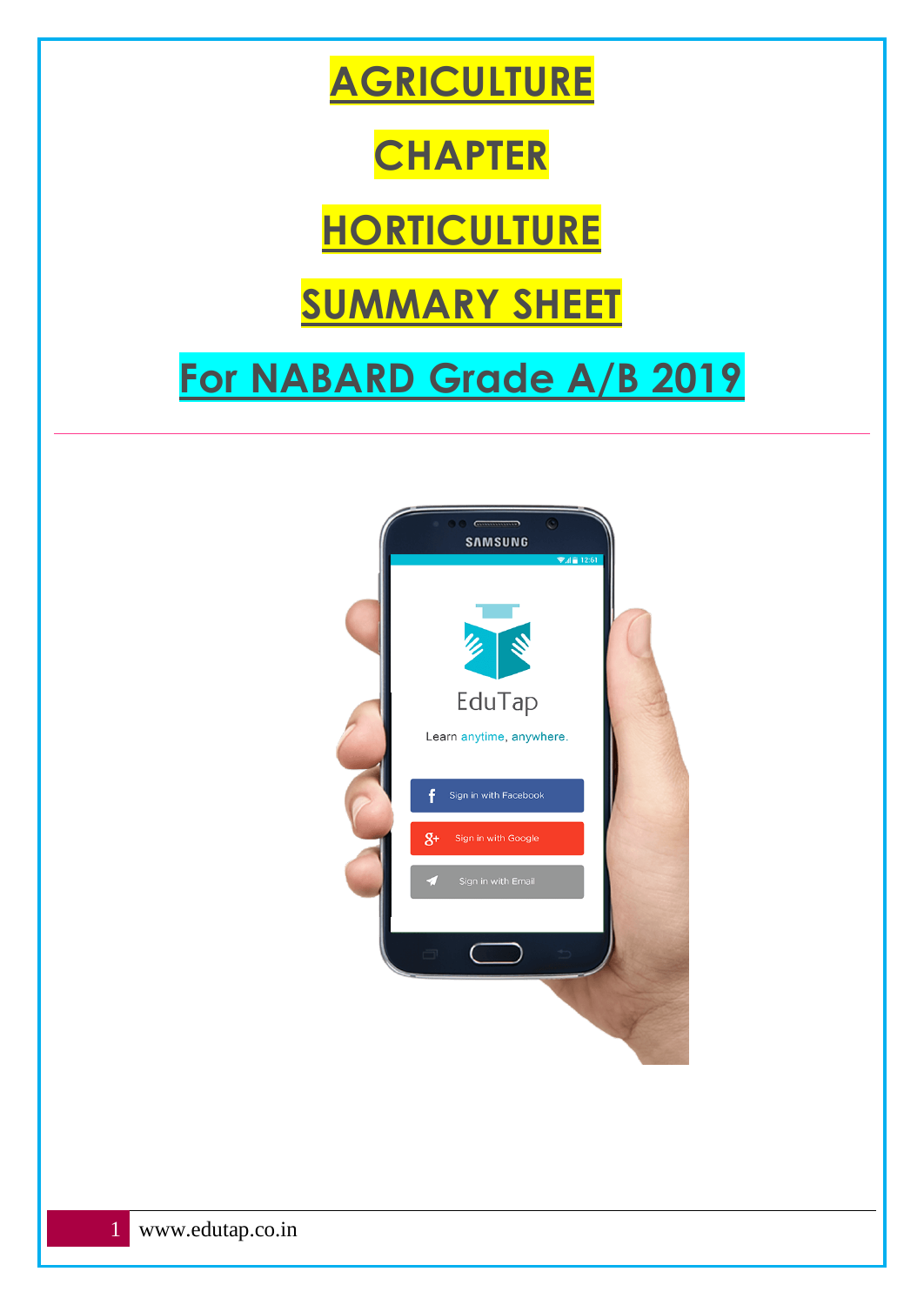# **Contents**

| 1  |                                                                                   |  |  |
|----|-----------------------------------------------------------------------------------|--|--|
| 2  |                                                                                   |  |  |
| 3  |                                                                                   |  |  |
| 4  |                                                                                   |  |  |
| 5  |                                                                                   |  |  |
| 6  |                                                                                   |  |  |
| 7  |                                                                                   |  |  |
| 8  |                                                                                   |  |  |
| 9  |                                                                                   |  |  |
| 10 |                                                                                   |  |  |
| 11 |                                                                                   |  |  |
| 12 |                                                                                   |  |  |
| 13 | Agronomic practices and production technology of important fruits and vegetable 7 |  |  |
|    |                                                                                   |  |  |
|    |                                                                                   |  |  |
|    |                                                                                   |  |  |
|    |                                                                                   |  |  |
|    |                                                                                   |  |  |
|    |                                                                                   |  |  |
|    |                                                                                   |  |  |
|    |                                                                                   |  |  |
|    |                                                                                   |  |  |
|    |                                                                                   |  |  |
|    |                                                                                   |  |  |
|    |                                                                                   |  |  |
|    |                                                                                   |  |  |
|    |                                                                                   |  |  |
|    |                                                                                   |  |  |
|    |                                                                                   |  |  |
|    |                                                                                   |  |  |
|    |                                                                                   |  |  |
|    |                                                                                   |  |  |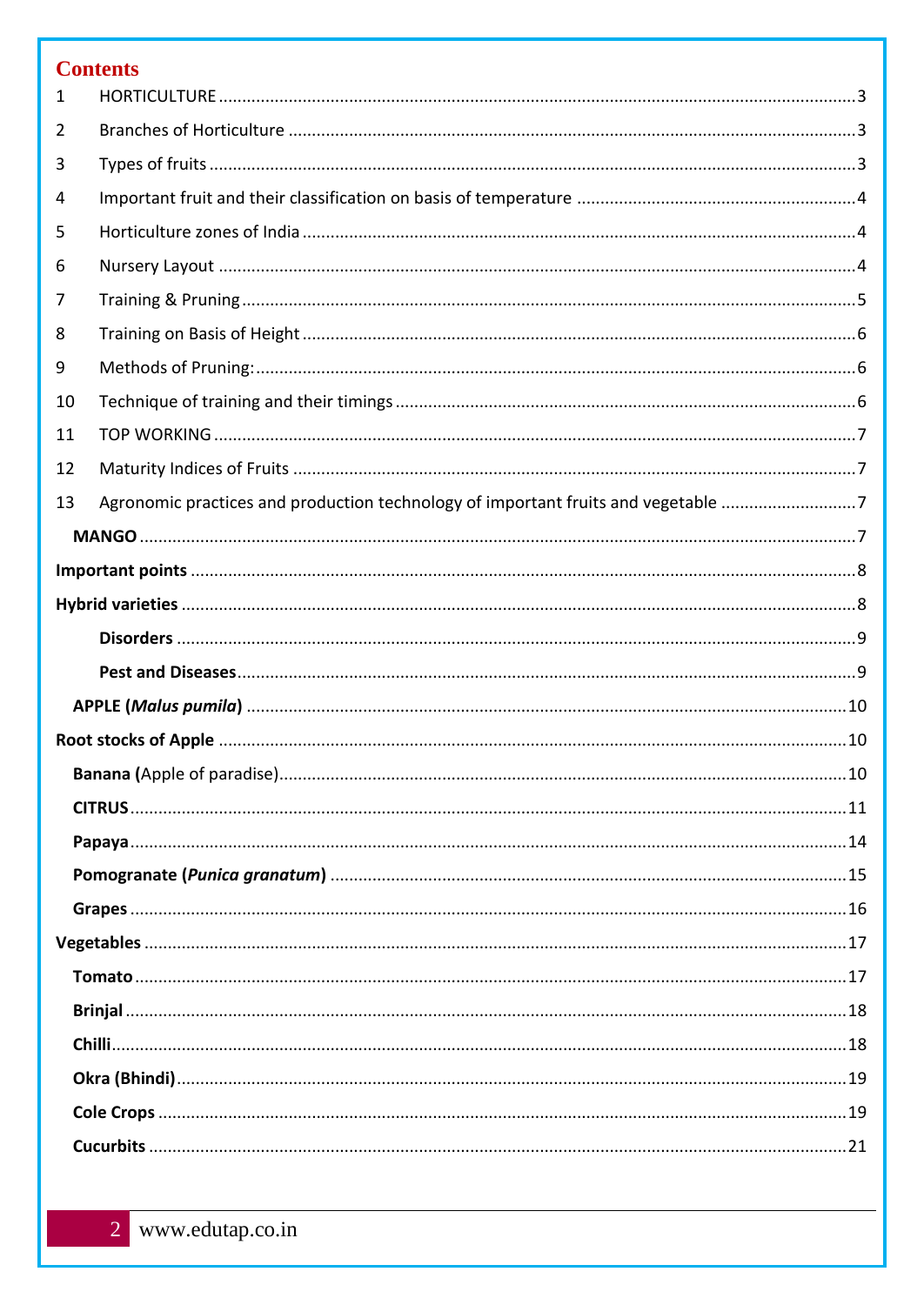### <span id="page-2-0"></span>**1 HORTICULTURE**

The term Horticulture is derived from the Latin words: "*hortus*" meaning **garden** and "*cultura*" meaning **cultivation**.

Horticulture may be defined as the **science and technique of production, processing and merchandizing of fruits, vegetables, flowers, spices, plantations, medicinal and aromatic plants**.

### <span id="page-2-1"></span>**2 Branches of Horticulture**

The following are the branches of horticulture

| Pomology                             | Cultivation of fruit crops                                                                                               |  |
|--------------------------------------|--------------------------------------------------------------------------------------------------------------------------|--|
| <b>Olericulture</b>                  | Cultivation of vegetables                                                                                                |  |
| <b>Floriculture</b>                  | Cultivation of flower crops                                                                                              |  |
| <b>Plantation crops</b>              | Cultivation of crops like coconut, arecanut, rubber, coffee, tea<br>etc.                                                 |  |
| <b>Spices crop</b>                   | Cultivation of crops like, cardamom, pepper, nutmeg etc.                                                                 |  |
| <b>Medicinal and aromatic plants</b> | Cultivation of medicinal and aromatic crops                                                                              |  |
| <b>Post-Harvest</b>                  | Post-harvest handling, grading, packaging, storage, processing,<br>value addition, marketing etc. of horticulture crops. |  |

## <span id="page-2-2"></span>**3 Types of fruits**

On basis of Temperature

| Tropical                                                                                                               | Mango, Banana, Papaya, Sapota, Pineapple,<br>Breadfruit,<br>Coconut, Cashew, Arecanut,<br>Jackfruit and Avocado. |
|------------------------------------------------------------------------------------------------------------------------|------------------------------------------------------------------------------------------------------------------|
| Subtropical                                                                                                            | Phalsa,<br>Guava, Grape, Citrus, Date palm,<br>Pomegranate, Litchi and Loquat.                                   |
| Temperate                                                                                                              | Apple, Pear, Peach, Plum, Quince, Apricot,<br>Walnut, Almond, Strawberry and<br>Cherry.                          |
| * However, this choice is not very rigid as some<br>tropical crops which can be grown in<br>subtropics and vice versa. |                                                                                                                  |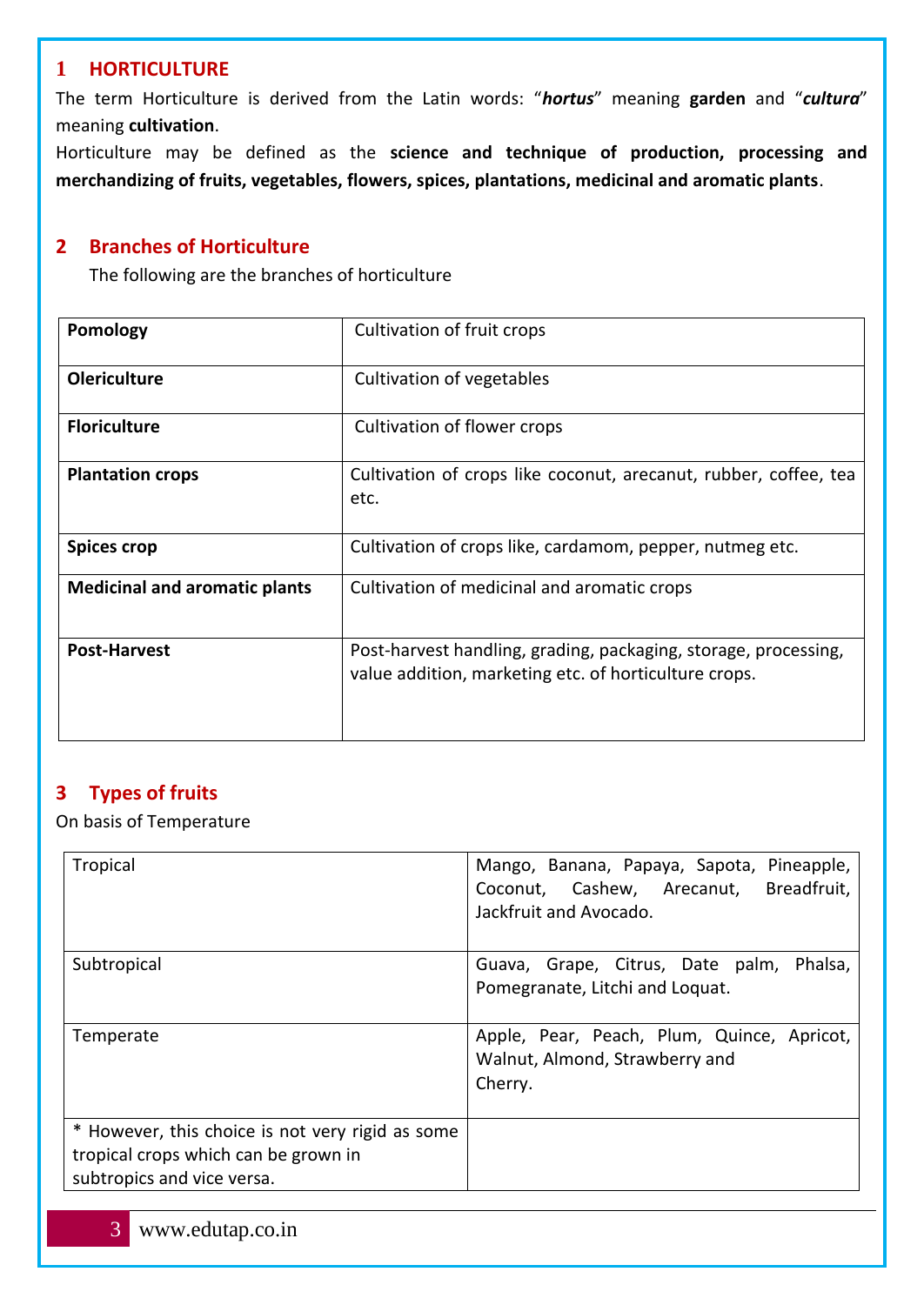## <span id="page-3-0"></span>**4 Important fruit and their classification on basis of temperature**

| <b>Mango</b>              |                                                                                    | Tropical and sub tropical.                                                                        |  |
|---------------------------|------------------------------------------------------------------------------------|---------------------------------------------------------------------------------------------------|--|
| <b>Citrus</b>             |                                                                                    | Subtropical but can be grown under temperate conditions.                                          |  |
| <b>Grapes</b>             |                                                                                    | Temperate but can be grown under subtropical and tropical conditions.                             |  |
| <b>Peaches</b>            | Temperate but low chilling varieties can be grown under subtropical<br>conditions. |                                                                                                   |  |
| Sapota                    |                                                                                    | Tropical but can be grown under subtropical conditions which are free from<br>frost.              |  |
| Papaya                    |                                                                                    | Tropical and mild subtropical climate.                                                            |  |
| Banana                    |                                                                                    | Tropical, can be grown under subtropical climate provided it is free from hot<br>winds and frost. |  |
| <b>Almond</b><br>climate. |                                                                                    | Temperate but some low chilling varieties can be grown under subtropical                          |  |
| <b>Apple</b>              | t                                                                                  | Temperate but low chilling varieties can also be grown on lower hills.                            |  |

### <span id="page-3-1"></span>**5 Horticulture zones of India**

Majorly there are **3 Climatic zones for horticulture crops** which can be **sub divided into total six categories:**



### <span id="page-3-2"></span>**6 Nursery Layout**

Rectangular | In this system, the plot is divided into **rectangles** instead of squares and trees are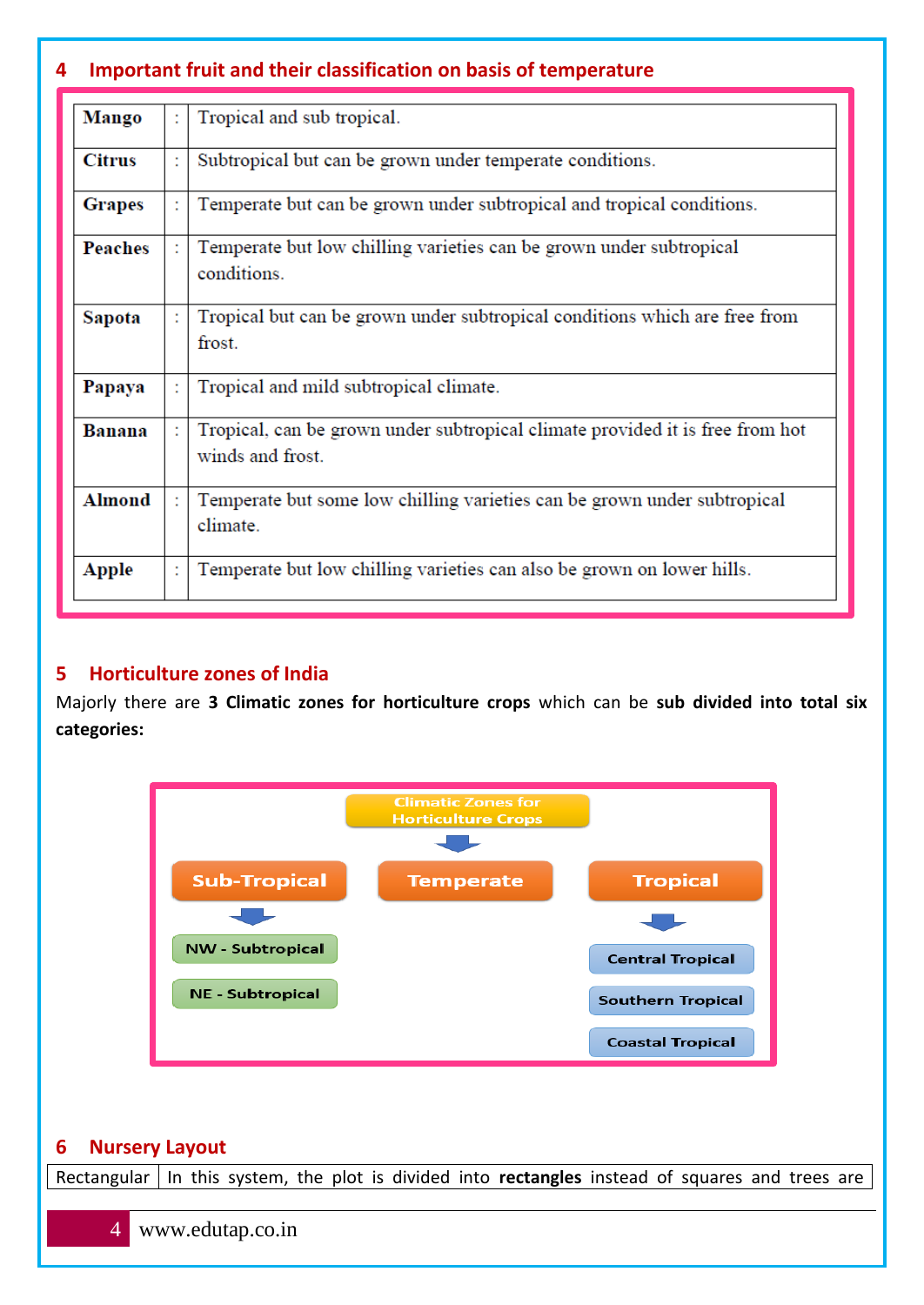| planted at the four corners of the rectangle in straight rows running at right angles. |                                                                                                |  |
|----------------------------------------------------------------------------------------|------------------------------------------------------------------------------------------------|--|
|                                                                                        | Like square system, this system also facilitates the inter-culture in two directions.          |  |
| Square                                                                                 | It is the most commonly used method and easy to lay out in the field.                          |  |
|                                                                                        | In this system, plant to plant and row to row distance is the same.                            |  |
|                                                                                        | The plants are at the right angle to each other, every unit of four plants forming a           |  |
|                                                                                        | square.                                                                                        |  |
| Hexagonal                                                                              | In hexagonal system, the trees are planted in the corners of equilateral triangles.            |  |
|                                                                                        | Six trees thus form a hexagon with another tree at its center accommodates 15 percent          |  |
|                                                                                        | more plants.                                                                                   |  |
| Contour                                                                                | This system is usually followed in the hilly areas with high slopes, but it is very much       |  |
|                                                                                        | similar to the square/rectangular system.                                                      |  |
|                                                                                        | Bench terraces are used where the slope is greater than 10 per cent.                           |  |
| Quincunx                                                                               | This system is exactly like the square system, but one additional tree is planted in the       |  |
|                                                                                        | center of each square.                                                                         |  |
|                                                                                        | The number of plants per acre by this system is <b>almost doubled</b> than the square system.  |  |
|                                                                                        | Fruit trees like papaya, kinnow, phalsa, guava, peach, plum etc. can be planted as fillers     |  |
| Triangular                                                                             | In this system, trees are planted as in the square system but the plants in the 2nd, 4th,      |  |
|                                                                                        | 6 <sup>th</sup> and such other alternate rows are planted midway between the 1st, 3rd, 5th and |  |
|                                                                                        | such other alternative rows. This system provides more open space for the trees and            |  |
|                                                                                        | for intercrop.                                                                                 |  |

## <span id="page-4-0"></span>**7 Training & Pruning**

Training can therefore be defined as 'an operation done to a plant by which it is made to develop a frame work or structure land this is spreading on pergola with or without pruning of plant pears and training is usually done when the plant / shrubs vines are young.

System of Training for Fruit Crops

**1. Central Leader:** This system of training is adopted such types of trees which have a pronounced *apical dominance.*

**2. Open Center:** In this system, the main stem is allowed to grow only up to a certain height by heading within a year of planting and all the subsequent vegetative growth promoted by lateral branches.

**3. Modified Leader System:** This system stands **intermediate between the central leader and the open center**, combining the advantages of both the system.

**4. Cordon system**: This is a system wherein espalier is allowed with the help of training on wires.

**5. Training on pergola:** To support perennial vine crops **pergola is developed by a network of crisscross wires** supported by RCC/angle iron poles on which vines are trained. This is common for **crops like grape, passion fruit, small gourd, pointed gourd and even peaches.**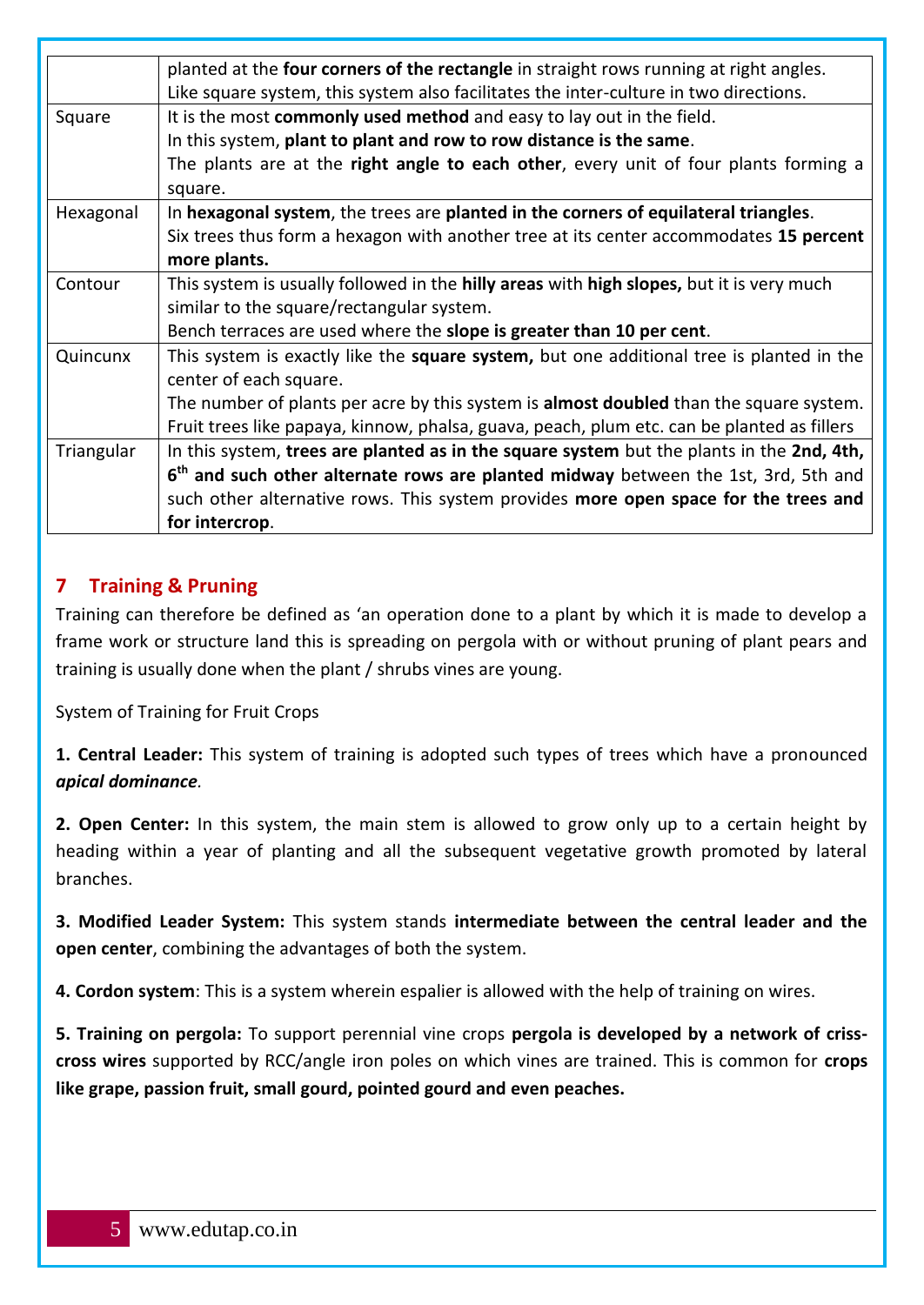## <span id="page-5-0"></span>**8 Training on Basis of Height**

| Low Head Prunning         | $0.7m-0.9m$    |
|---------------------------|----------------|
| Medium head Prunning      | $0.9$ m-1.2m   |
| <b>High Head Prunning</b> | More than 1.2m |

## <span id="page-5-1"></span>**9 Methods of Pruning:**

- ✓ Thinning Out
- $\checkmark$  Heading Back
- $\checkmark$  Disbudding or Rubbing off
- $\checkmark$  Pinching and Topping

## <span id="page-5-2"></span>**10 Technique of training and their timings**

| Sl. No.      | <b>Crop</b>        | <b>Time</b>               | <b>Technique</b>                                                    |  |
|--------------|--------------------|---------------------------|---------------------------------------------------------------------|--|
| $\mathbf{1}$ | <b>Apple</b>       | Late winter               | Light thinning coupled with<br>heading back.                        |  |
| 2            | Peach              | Late winter               | A combination of thinning out                                       |  |
|              |                    | (Dec-Jan)                 | and heading back.                                                   |  |
| 3            | Plum               | Late winter               | A combination of thinning out                                       |  |
|              |                    | (Dec-Jan)                 | and heading back.                                                   |  |
| 4            | Grape              |                           |                                                                     |  |
|              | <b>North India</b> | Late winter (Jan)         | Heading back of cane.                                               |  |
|              | <b>South India</b> | Summer pruning (Aug)      | Heading back to one or two<br>buds which is almost thinning<br>out. |  |
|              |                    | Winter pruning (Sept-Oct) | Heading back to cane.                                               |  |
| 5            | <b>Mango</b>       | After harvest             | Thinning.                                                           |  |
|              |                    |                           |                                                                     |  |
| 6            | Phalsa             |                           |                                                                     |  |
|              | <b>North</b>       | Late winter early spring  | Heading back.                                                       |  |
|              | South              | Dec-Jan                   | Heading back.                                                       |  |
| 7            | Ber                | Summer (April-May)        | Heading back and thinning out<br>of old branches.                   |  |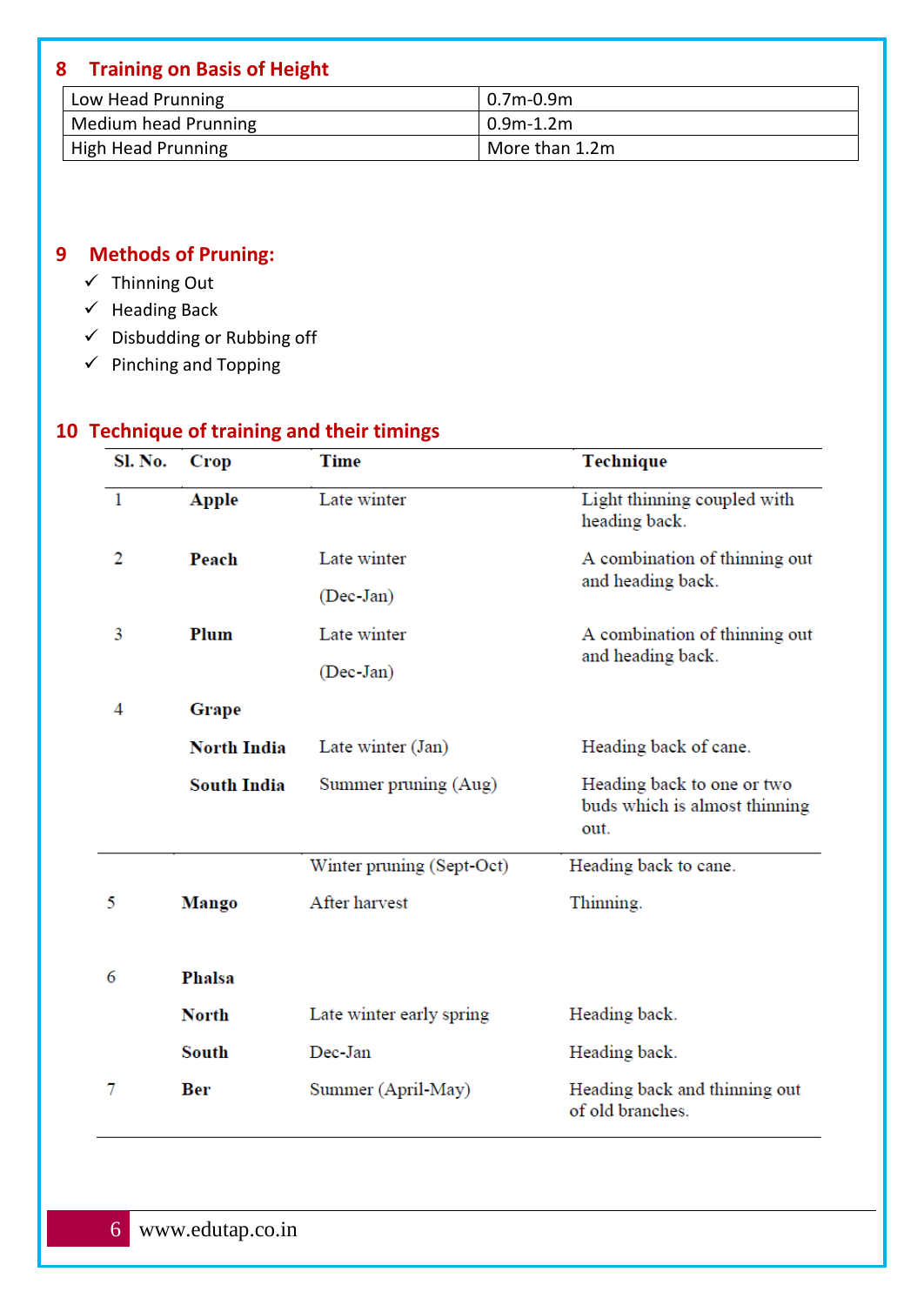### <span id="page-6-0"></span>**11 TOP WORKING**

It is a **technique or method of rejuvenation** where in the objective is to **upgrade seedling plantations of inferior varieties** with **superior commercial cultivars or hybrids** suitable for domestic or export market or the desired variety of the grower. **Eg Cashew tree.**

## <span id="page-6-1"></span>**12 Maturity Indices of Fruits**

Symptoms which indicate that fruits are ready to harvest

| Mango       | Specific gravity of fruits ranges between 1.01 to 1.02.                                                         |  |  |
|-------------|-----------------------------------------------------------------------------------------------------------------|--|--|
|             | TSS reaches 11-15 Degree Brix. (Degrees Brix (symbol °Bx) is the sugar                                          |  |  |
|             | content of an aqueous solution. One-degree Brix is 1 gram of sucrose in 100                                     |  |  |
|             | grams of solution and represents the strength of the solution as percentage<br>by mass)                         |  |  |
| Banana      | Pulp peel ratio reaches 1.2 - 1.6.<br>$\bullet$                                                                 |  |  |
|             | Days taken from shooting, i.e., 3.0-3.5 months.                                                                 |  |  |
| Grape       | Grape is harvested when they reach a TSS of 16 to 24% depending on<br>$\bullet$<br>variety.                     |  |  |
| Papaya      | For long distance transport: When the skin colour changes from green to<br>yellow to the extent of 6%.          |  |  |
| Pineapple   | • For local market: When 25% of surface changes to yellow colour.                                               |  |  |
|             | For long distance: When all the eyes are still green and have no trace of<br>yellow colour (75 - 80% maturity). |  |  |
| Jackfruit   | A dull, hollow sound is produced when the fruit is tapped by the finger,<br>aromatic odour                      |  |  |
| Pomogranate | The fruits are ready for harvest between 135-170 days after anthesis.<br>$\bullet$                              |  |  |
| Citrus      | The International Standards Organization has set in minimum juice content<br>$\bullet$<br>of citrus as follows: |  |  |
|             | Washington navel oranges 30%<br>$\bullet$                                                                       |  |  |
|             | Other orange varieties 35%                                                                                      |  |  |
|             | Grape fruit 35%                                                                                                 |  |  |
|             | Mandarin orange 33%                                                                                             |  |  |
|             | Lemons and limes 25%                                                                                            |  |  |

## <span id="page-6-2"></span>**13 Agronomic practices and production technology of important fruits and vegetable**

### <span id="page-6-3"></span>**MANGO**

### **Field preparation**

Dig pits of 1 m x 1 m x 1 m fill in with topsoil mixed with 10 kg of FYM and 100 g per pit.

### **Spacing**

- Adopt any one of the following spacing depending on requirements.
- Under conventional system of planting: 7-10 m either way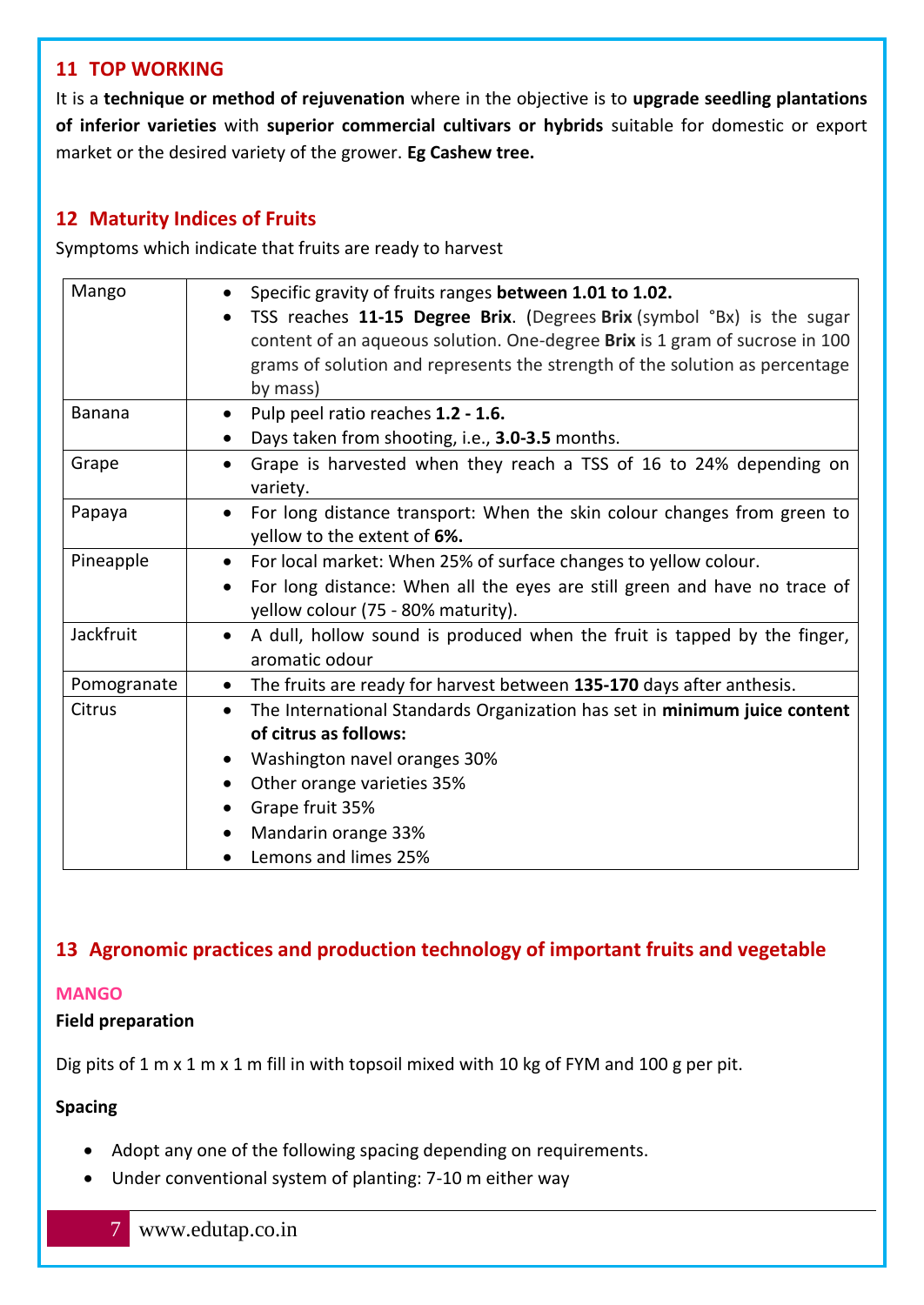- High Density Planting: 5m x 5 m (400 plants /ha)
- Double hedge row system: Adopt a spacing of 5m x 5m within double rows and 10m between successive double rows (266 plants/ha)

### **Planting**

Grafts are planted in the center of pit with ball of earth intact followed by watering and staking. The graft union must be 15 cm above the ground level.

### **Growth regulators**

- NAA @ 20 ppm is sprayed at flowering to increase the fruit retention.
- Spraying of 2% KNO3 at mustard size will increase the fruit set and retention of fruits.
- Application of Paclobutrazol @ 10 g i.e. for non-bearing trees during first fortnight of September will induce flowering and fruit set yield during off years

### <span id="page-7-0"></span>**Important points**

**Varieties:** Some of the important varieties of Mango are as follows-

| <b>Alphonso</b>                                       | Best export variety<br>$\bullet$<br><b>Susceptible to SPONGY TISSUE</b><br>Grown in Maharashtra, Goa |  |
|-------------------------------------------------------|------------------------------------------------------------------------------------------------------|--|
| Chausa                                                | Sweetest, LATE, variety grown in North India                                                         |  |
| <b>Banganpalli</b>                                    | <b>Patented variety of Andhra Pradesh</b>                                                            |  |
| <b>Bombay Green</b>                                   | <b>EARLIEST variety of North India</b>                                                               |  |
| <b>Kesar</b>                                          | Good processing variety of Gujrat                                                                    |  |
| North Indian variety with turpentine flavor<br>Langra |                                                                                                      |  |
| Niranjan<br>Off season variety                        |                                                                                                      |  |
| Lal Sindhuri<br>Ideal for long transport              |                                                                                                      |  |
| Fazli<br>Bihar & west Bengal                          |                                                                                                      |  |
| <b>Dashahari</b>                                      | UP                                                                                                   |  |

### <span id="page-7-1"></span>**Hybrid varieties**

### **i) Amarapali:**

- This hybrid is from a cross of **Dashehari x Neelum**.
- It is dwarf, regular bearing and late maturing variety.
- The variety is suitable for HDP, plants may be planted in a hectare.

#### **ii) Mallika:**

- It is from a cross of Neelum x Dashehari.
- Its fruit is large in size, oblong elliptical in shape
- Cadmium yellow in colour.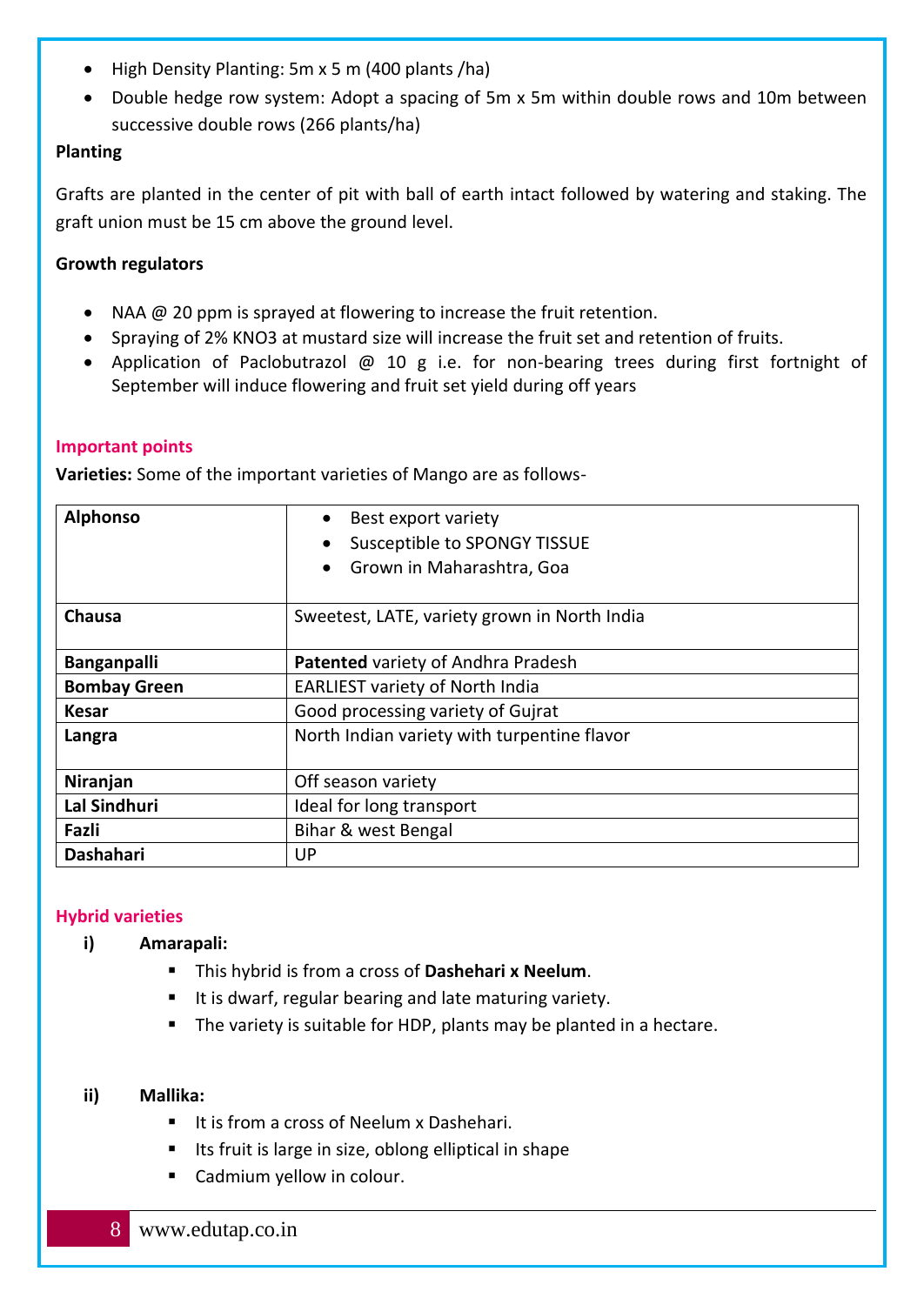### **iii) Arka Aruna:**

■ It is a hybrid between Baganpalli and Alphonso.

### **iv) Arka Puneet**:

- It is a hybrid between **Alphonso and Banganpalli**.
- Fruits are medium sized having attractive skin colour with *red blush and free from spongy tissue*.
- Excellent keeping quality.

### **v) Arka Anmol:**

- This hybrid cross of **Alphonso and Janardhan Pasand.**
- It is regular bearer and good yielder.
- Free *from spongy tissue.*

### **vi) Arka Neelkiran:**

- It is a hybrid between Alphonso and Neelum.
- It is, regular bearing late season variety with medium sized fruits having attractive red blush free from spongy tissue.

### **vii) Ratna:**

- This hybrid is from a cross of **Neelum x Alphonso**.
- Tree vigorous, precautions, fruits are medium sized, attractive in colour and free from spongy tissue.

### **viii) Sindhu:**

- It is from a cross of **Ratna x Alphonso**.
- It is regular bearer, fruits medium sized, free from spongy tissue with high pulp to stone ratio and very thin and small stone.

### **ix) Au Rumani:**

- It is from a cross of **Rumani x Mulgoa.**
- It is precocious, heavy and regular bearing with large fruits having yellow cadmium skin colour.

### **x) Manjeera:**

▪ This hybrid is from a cross of **Rumani x Neelum.**

### <span id="page-8-0"></span>**Disorders**

- $\checkmark$  Alternate bearing
- $\checkmark$  Mango malformation
- $\checkmark$  Black tip
- $\checkmark$  Clustering (Jhumka)
- $\checkmark$  Spongy tissue

### <span id="page-8-1"></span>**Pest and Diseases**

- ❖ **Mango hopper (Amaritodus atkinsoni)** Spray phosalone
- ❖ **Nut weevil (Cryptorrhynchus mangiferae and C.gravis**) General cleanliness in the orchard, destroying the adults in the bark crevices and holes and spraying with Fenthion 0.1%
- ❖ **Stem borer (Batocera rufomaculata)** Padding with monocrotophos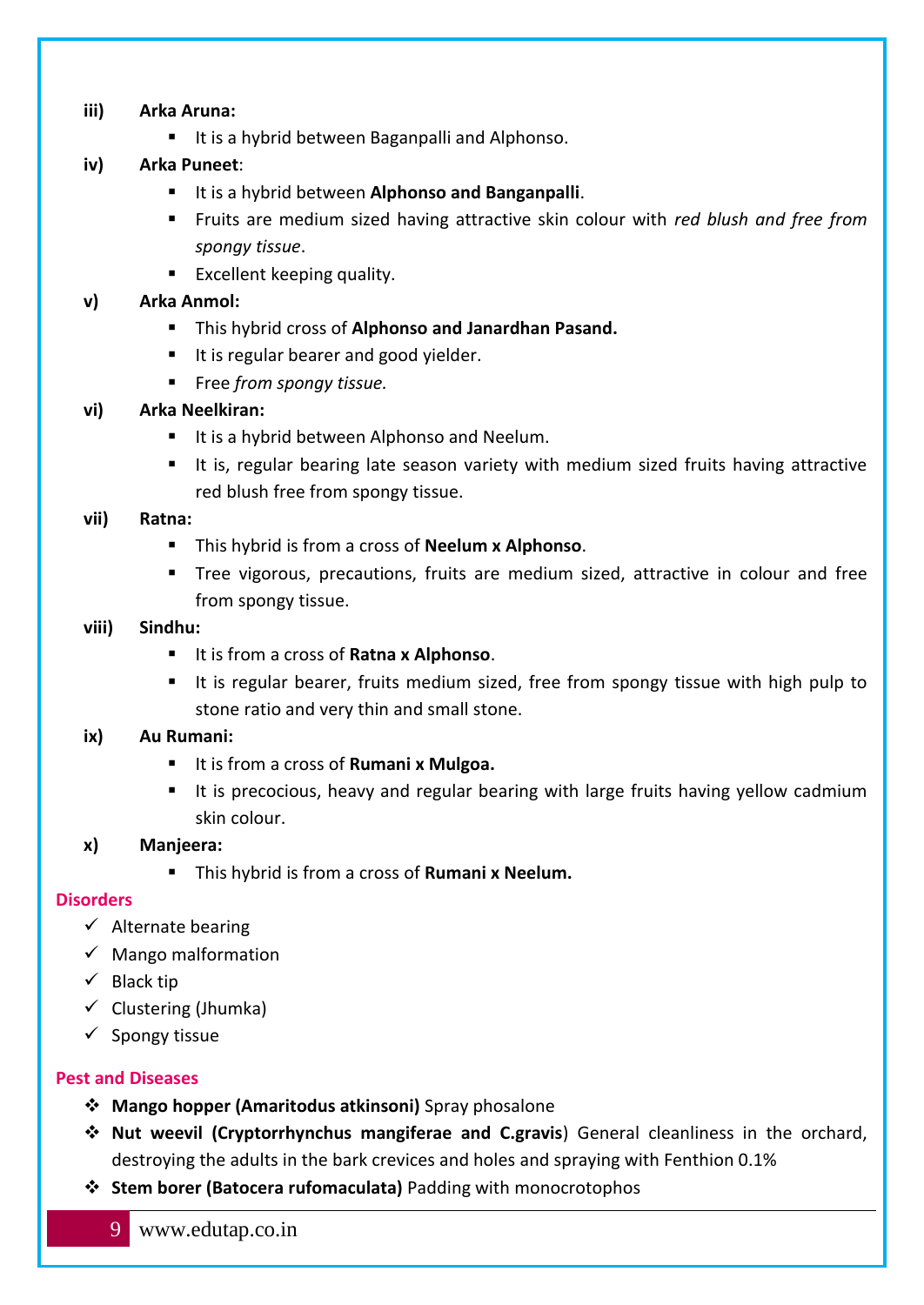- ❖ **Fruit fly (Dacus spp)** Plough the inter spaces to expose pupae. Monitor with Methyl Eugenol traps.
- ❖ **Powdery mildew (Oidium mangiferae)** Apply sulphur dust
- ❖ **Anthracnose and stalk and end rot (Collectotrichum gloesporioides)** Spray Mancozeb
- ❖ **Sooty mould (Capnodium sp)** Spray Dimecron

### <span id="page-9-0"></span>**APPLE (***Malus pumila***)**

#### Important Varieties of Apple

| <b>SEASON</b>       | <b>Himachal Pradesh</b>         | J n K                    | <b>Uttarakhand</b>   |
|---------------------|---------------------------------|--------------------------|----------------------|
| <b>Early season</b> | Tydemans early                  | Irish Peach              | Shanburry, Chaubatia |
|                     |                                 |                          | princess             |
| <b>Mid-Season</b>   | <b>Starkling Delicious, Red</b> | Jonathan, Rome           | Mcintosh, Cortland   |
|                     | Chief, Red Gold                 | Beauty, American         |                      |
|                     |                                 | Mother                   |                      |
| Late season         | Winter Banana, Granny           | Lal Ambari, King Pippin, | Rymer, Buckingham    |
|                     | smith                           | <b>Yellow Newton</b>     |                      |

### <span id="page-9-1"></span>**Root stocks of Apple**

These stocks are used for propagation

| Dwarf         | M <sub>9</sub> |
|---------------|----------------|
| Semi Dwarf    | M 4, M 7       |
| Semi Vigorous | MM 111         |
| Vigorous      | Merton 793     |

#### **Diseases:**

- **Crown Gall** *Agrobacterium tumefaciens* (Bacteria)
- **Fire Blight** *Erwinia amylovora*
- **Apple Scab** *Venturia subinaequalis* (Fungi)

### <span id="page-9-2"></span>**Banana (**Apple of paradise)

### **Cultivars of Banana**

| <b>Cultivars</b>                          | Genome | <b>Remarks</b>                        |  |
|-------------------------------------------|--------|---------------------------------------|--|
| <b>Dwarf Cavendish</b>                    | AAA    | Contributes to 58% of total           |  |
|                                           |        | <b>Banana Production</b>              |  |
| Robusta                                   | AAA    | Semi Tall Plant                       |  |
| <b>Grand Naine</b>                        | AAA    | <b>Tall Mutant of Dwarf Cavendish</b> |  |
| Rasthali                                  | AAB    | Table Banana                          |  |
| <b>Pink Pigmentation</b><br>AAB<br>Poovan |        |                                       |  |
| Nendran                                   | AAB    | <b>Used for Culinary Purpose</b>      |  |
| Red Banana                                | AAA    | Grown in Kerala, Tamil nadu           |  |
| Monthan                                   | ABB    | Used for Chips                        |  |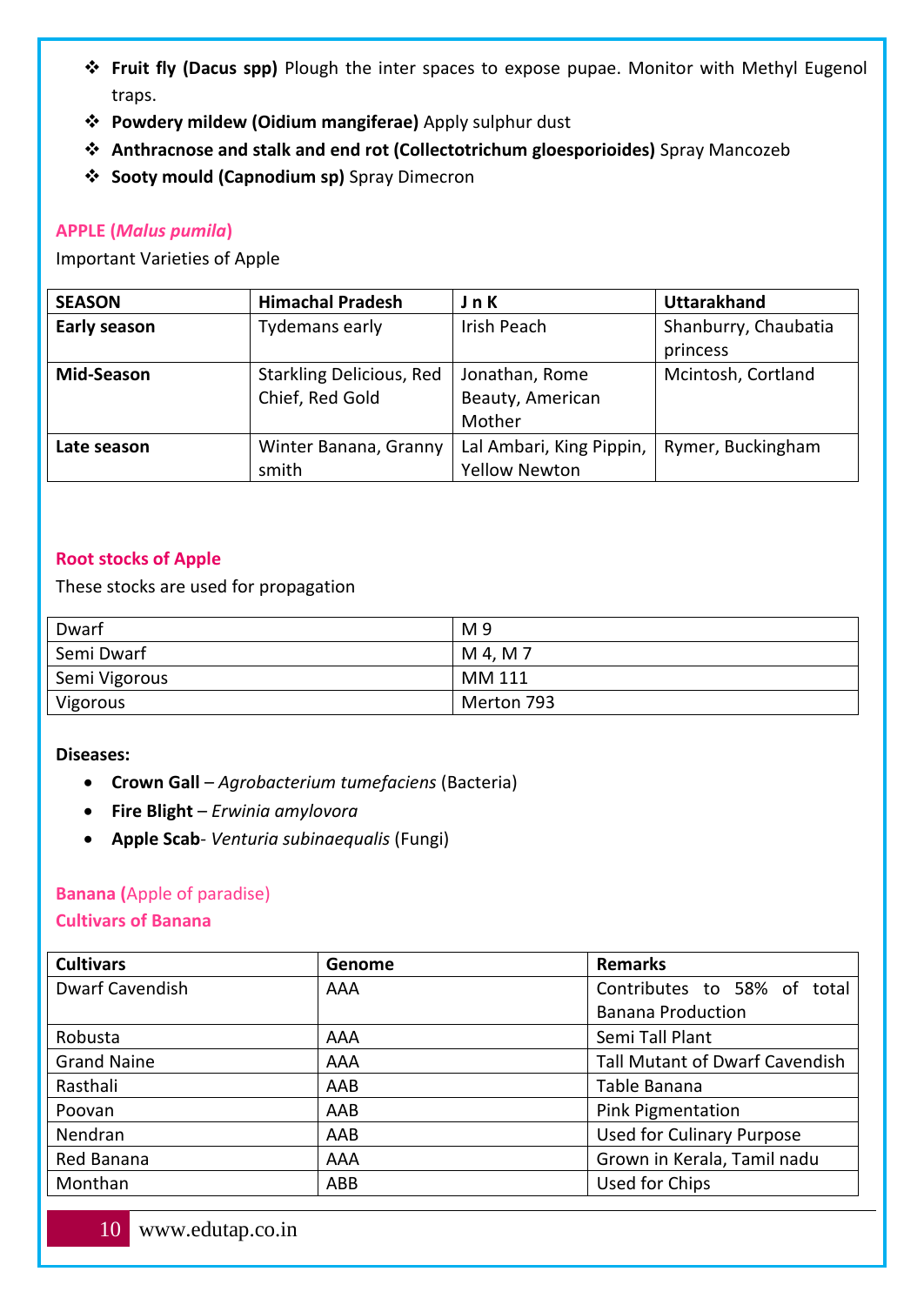| Hybrids | Example: H1, H2 Co1, FHIA 1 |
|---------|-----------------------------|
|         | Gold Finger)                |

### ❖ **Physiological disorders**

- ✓ Kottavazhai
- ✓ Hard lump
- $\checkmark$  Bunchy top
- $\checkmark$  Panama wilt
- $\checkmark$  Sigatoka leaf spot disease
- ✓ Moko wilt (*Pseudomonas solanacearum)-Bacterial Disease*
- ✓ Tip over or heart rot *(Erwinia carotovora)- Bacterial Disease*
- **Yield (t/ha/year)**
	- $\circ$  Poovan 40-50
	- $\circ$  Monthan 30-40
	- $\circ$  Robusta 50-60
	- o Dwarf Cavendish -50-60

#### <span id="page-10-0"></span>**CITRUS**

All the edible fruits of citrus come under subgenus *Eucitrus* which can be divided into 5 horticultural groups.

### **1. Acid group:**

- ❖ Acid lime: Citrus aurantifolia
- ❖ Tahiti or Persean lime: Citrus latifolia
- ❖ Rangpur lime: C. limonia
- ❖ Lemon: Citrus limon
- ❖ Rough lemon: C. jambhiri
- ❖ Citron: C. medica (Kidarankai in
- ❖ Tamil, used for pickling)
- ❖ Sweet lime: Citrus limettoides

### **2. Orange group:**

- ❖ Sweet orange: Citrus sinensis
- ❖ Sour orange: Citrus aurantium
- ❖ Multiple leaf orange: C. multifolia
- ❖ Japanese summer grape fruit: C. natsudaidai

### **3. Mandarin group: (loose jacket)**

## 11 www.edutap.co.in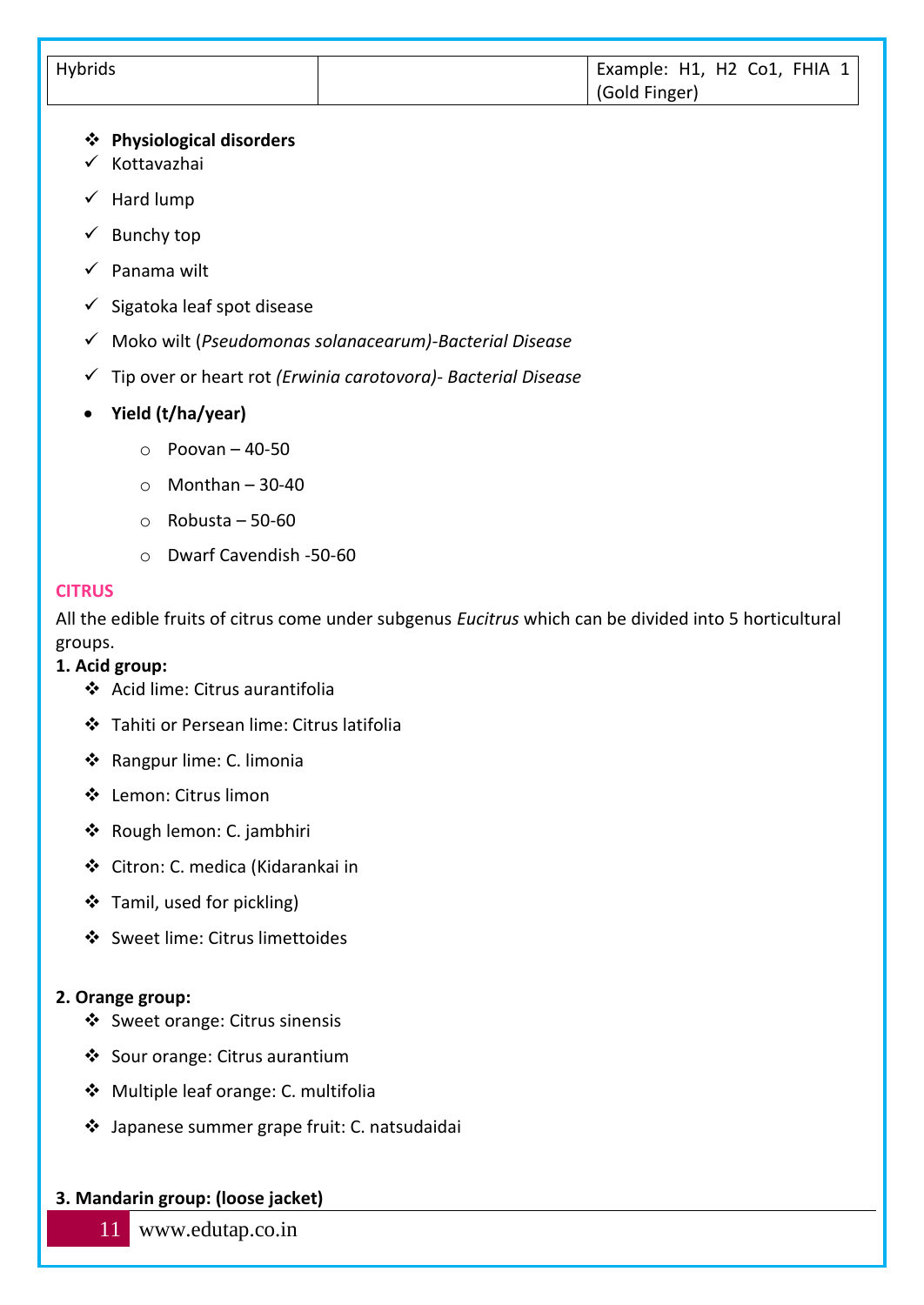- ❖ Coorg mandarin, Nagpur
- ❖ Santra and Kodai orange
- ❖ Japanese Satsuma mandarin: C. unshiu
- ❖ Willow leaf mandarin: C.deliciosa
- ❖ King mandarin: C. nobilis
- ❖ Kinnow mandarin: King x willow leaf
- ❖ Tangerine orange var Dancy
- ❖ Reticulata

### **4. Pummelo and grape fruit group:**

- ❖ Pummelo: C. grandis
- ❖ Grape fruit: C. paradisi
- ❖ Kumquat: Fortunella sp.

### **5. The fifth group consists of mainly hybrids of different citrus fruits with trifoliate orange**

- ❖ (Poncirus trifoliata) and mainly used as rootstock.
- ❖ Citrange (Poncirus trifoliata x C. sinensis) var. Troyer, var. Carrizo
- ❖ Citrangor (Citrange x C. sinensis)
- ❖ Tangelo (Tangerine x grape fruit)
- ❖ Citrangequat (Citrange x kumquat)

### **Major difference between three groups-**

| <b>Features</b>  | <b>MANDARIN (Citrus</b><br>reticulate)                                                                               | <b>SWEET ORANGE (C. Sinensis)</b>                    | <b>KAGZI LIME (C.</b><br>aurantifolia)                                                                                   |
|------------------|----------------------------------------------------------------------------------------------------------------------|------------------------------------------------------|--------------------------------------------------------------------------------------------------------------------------|
|                  |                                                                                                                      |                                                      |                                                                                                                          |
| <b>Varieties</b> | Laddu, Coorg<br>Kinnow- Cross between-<br>King sweet x Willow Leaf<br>mendarins developed by<br><b>HB Frost, USA</b> | Satgudi, Blood red, Pine apple,<br>Mosambi, Valencia | Chakradhar-Seedless<br>variety of acid lime<br>Pramalini, Mithachikna, Sai<br>sarbati-Tolerant to Tristeza<br>and canker |
| Propagation      | Root stock for<br>propagation - Troyer<br>citrange                                                                   | Rangpur lime best root stock                         | Propagation by seeds                                                                                                     |
| Other            | Presence of Rind special                                                                                             | Pre-Harvest fruit Drop is a                          | Known as acid lime or sour                                                                                               |
|                  |                                                                                                                      |                                                      |                                                                                                                          |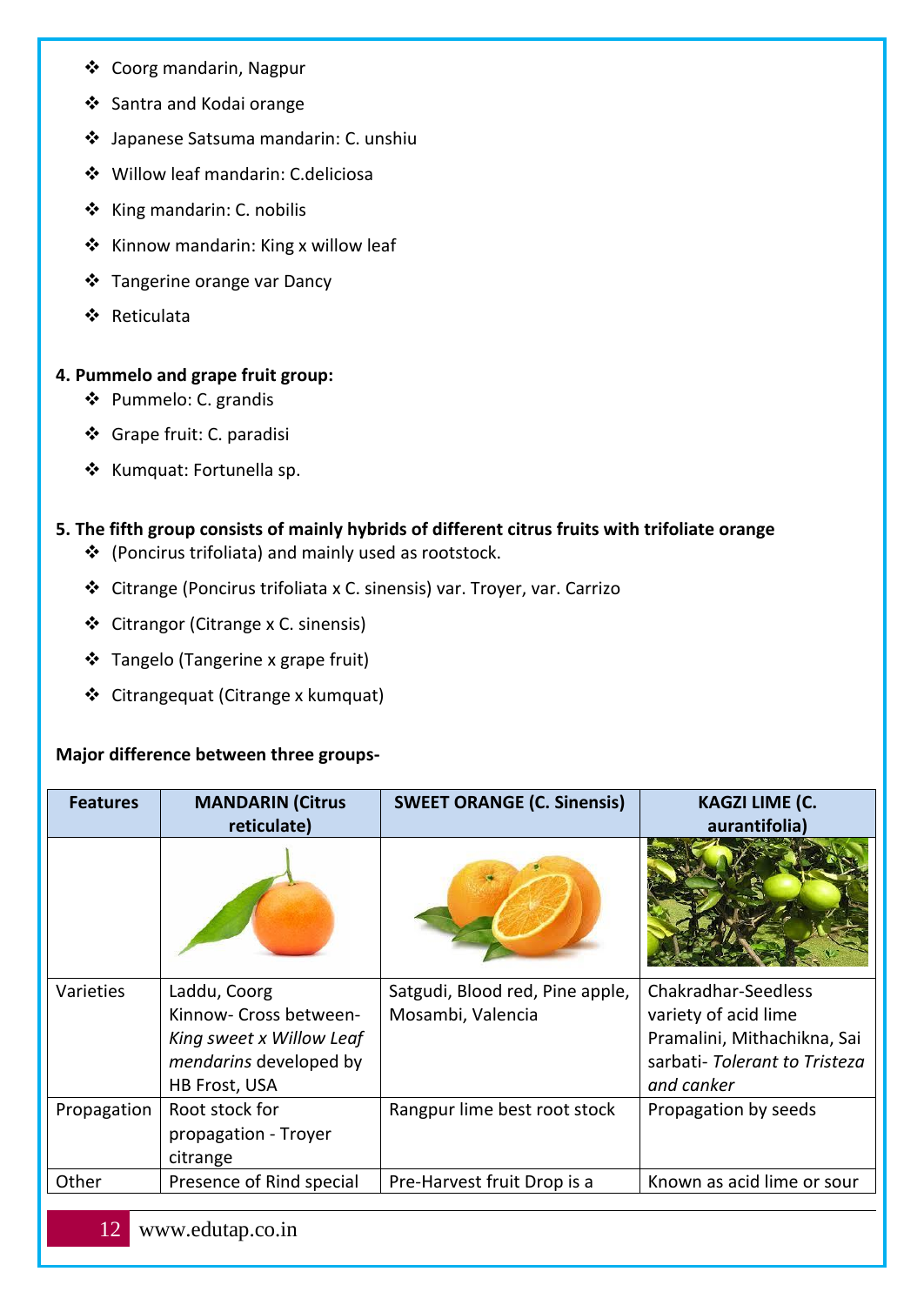| features | kind of fruit skin | major problem;              | lime                         |
|----------|--------------------|-----------------------------|------------------------------|
| Other    |                    | T- budding or Patch Budding | Indicator plant for Tristeza |
| features |                    | are most common method for  | Susceptible to Citrus        |
|          |                    | sweet orange.               | Canker                       |

- ❖ **Mandarin orange**: The group of orange is otherwise called **Kamala orange**. Nagpur santra of Maharashtra, Coorg of Karnataka and Kodai orange of Tamil Nadu. This group is characterized by the loose skin of fruits.
- ❖ **Spacing:** 6 x 6 m pit size 75 cm3 planting during May-June and September October. **Yield:** 15- 20 t/ha/yr.
- ❖ **Kodai Orange** (*Citrus reticulate*), **Nagpur Santra** (*Citrus reticulata*), **Coorg** (*Citrus reticulata*), **Sastuma Mandarin** (*Citrus unshiu*) (Japan), **King Mandarin** (*Citrus nobilis*)(USA), **Kinnow (King x Willow leaf) -** It is a hybrid between king and willow leaf mandarins. It was developed by Dr. H.B. Frost at citrus Experiment Station, California 1915

### ❖ **Karna khatta (***Citrus karma***)**

It is extensively used as a root stock in North India used in T-budding. The February flowering is known as ambe bahar; June flowering as mring bahar and flowering as hast bahar.

### **Physiological Disorder**

### ❖ **Fruit Cracking**

It is due to sudden changes in temperature and also due to moisture stress condition.

### ❖ **Granulation-**

The juice vesicles become hard, enlarged and turn opaque grayish in colour.

### ❖ **Sunburn or sunscald**

The portion that is exposed to sun develops yellow patches which turn brown

### ❖ **Citrus Decline**

Citrus Die back due to copper deficiency

### ❖ **Little Leaf & Exanthema** Due to copper deficiency

### **Insect & Pest**

| <b>Physiological Disorder</b>         | <b>Insect and Pest</b>             | <b>Insect and Pest</b> |
|---------------------------------------|------------------------------------|------------------------|
| <b>Granulation-</b> Due to high temp. | <b>Greening Disease - vector -</b> |                        |
| and RH                                | Diaphorina citri                   |                        |
| As a safety measure spray Lime        |                                    |                        |
|                                       |                                    |                        |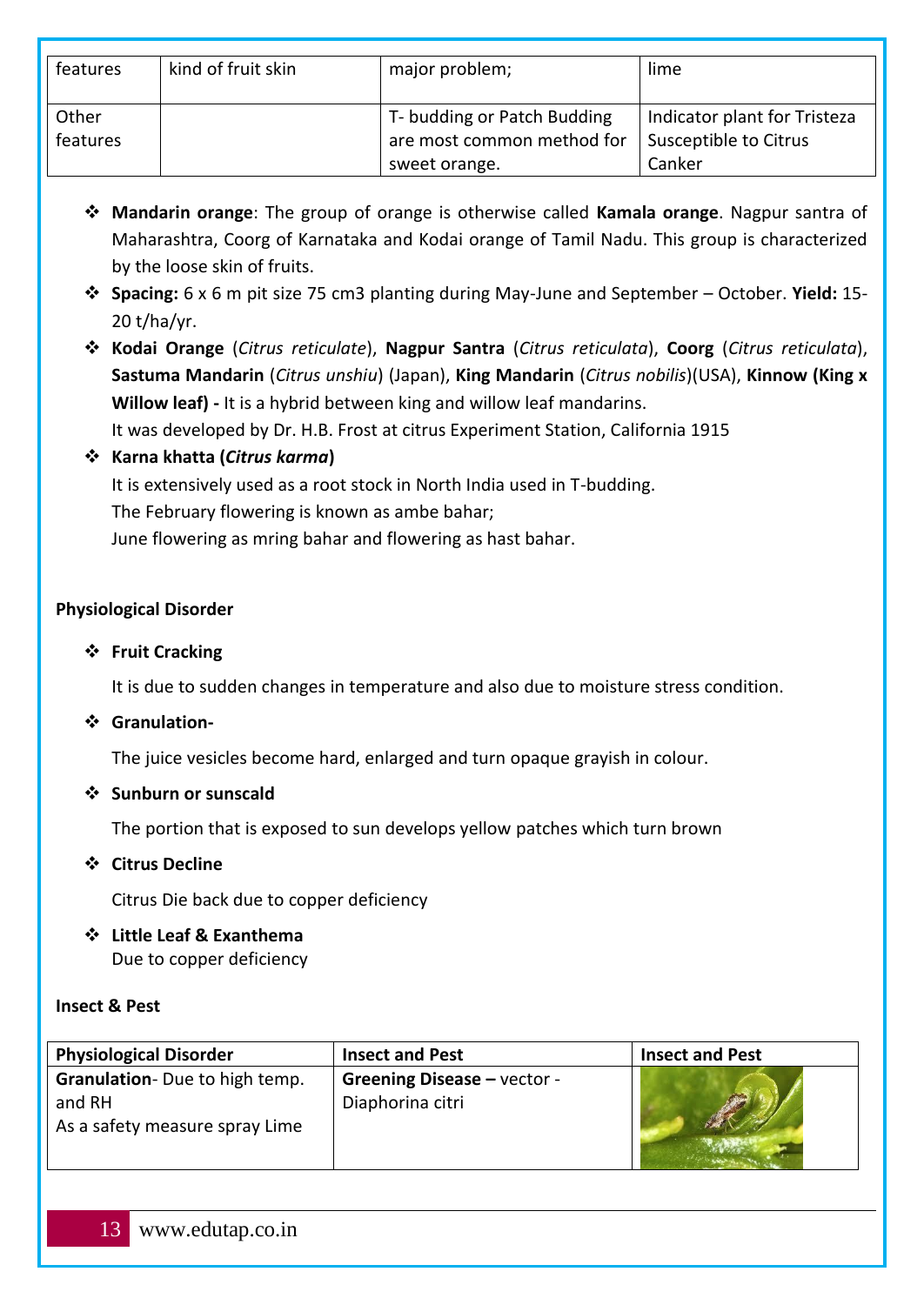| <b>Exanthema-</b> Due to deficiency of<br>Copper | Leaf Minor - Phyllocnistis citrella<br>(vector of citrus canker)                                         |  |
|--------------------------------------------------|----------------------------------------------------------------------------------------------------------|--|
| Yellow leaf Citrus-Mo deficiency                 | Lemon butterfly - Papilo demoleus<br>(Controlled by bagging of fruits)                                   |  |
| Die Back- Cu deficiency                          | <b>Fruit sucking Moth (Othreis</b><br>fullonica) only adult suck juice<br>Moth is host on Tinospora weed |  |
| Little Leaf- Cu deficiency                       |                                                                                                          |  |

### <span id="page-13-0"></span>**Papaya**

#### Important Points Related to Papaya

- ❖ Papaya is Polygamous plant i.e. Bearing some flowers with stamens only, some with pistils only, and some with both, on the same or different plants.
- ❖ It is **Tropical fruit**
- ❖ **Caricaxanthin**  Yellow Pigment in Papaya
- ❖ **Papain** Enzyme present in papaya for marinating meat and meat products
- ❖ **Pepsin**-Dried latex of Papaya contains his enzyme
- ❖ Dioecious varieties of Papaya 10% male plants are planted
- ❖ **Carpine** Utilized as Diuretic
- ❖ Propagation of plants by **seeds**
- ❖ Seed Rate for Gynodioecious (**Gynodioecy** is the evolutionary intermediate stage between hermaphroditism (exhibiting both female and male parts) and dioecy (having two distinct morphs: male and female variety) - **250-300gm/ha**
- ❖ Seed Rate for Dioecous) (Plant in which male and female reproductive parts occur in different plants) - **400-500gm/ha**.
- ❖ **Pusa Nanha** (important variety of dwarf papaya) Spacing is **1.25 x 1.25 sqm** used in high density planting with 6000 plants per hectare.
- ❖ **Frost-** the most limiting factor in papaya cultivation, also susceptible to Water logging.

#### **Important varieties:**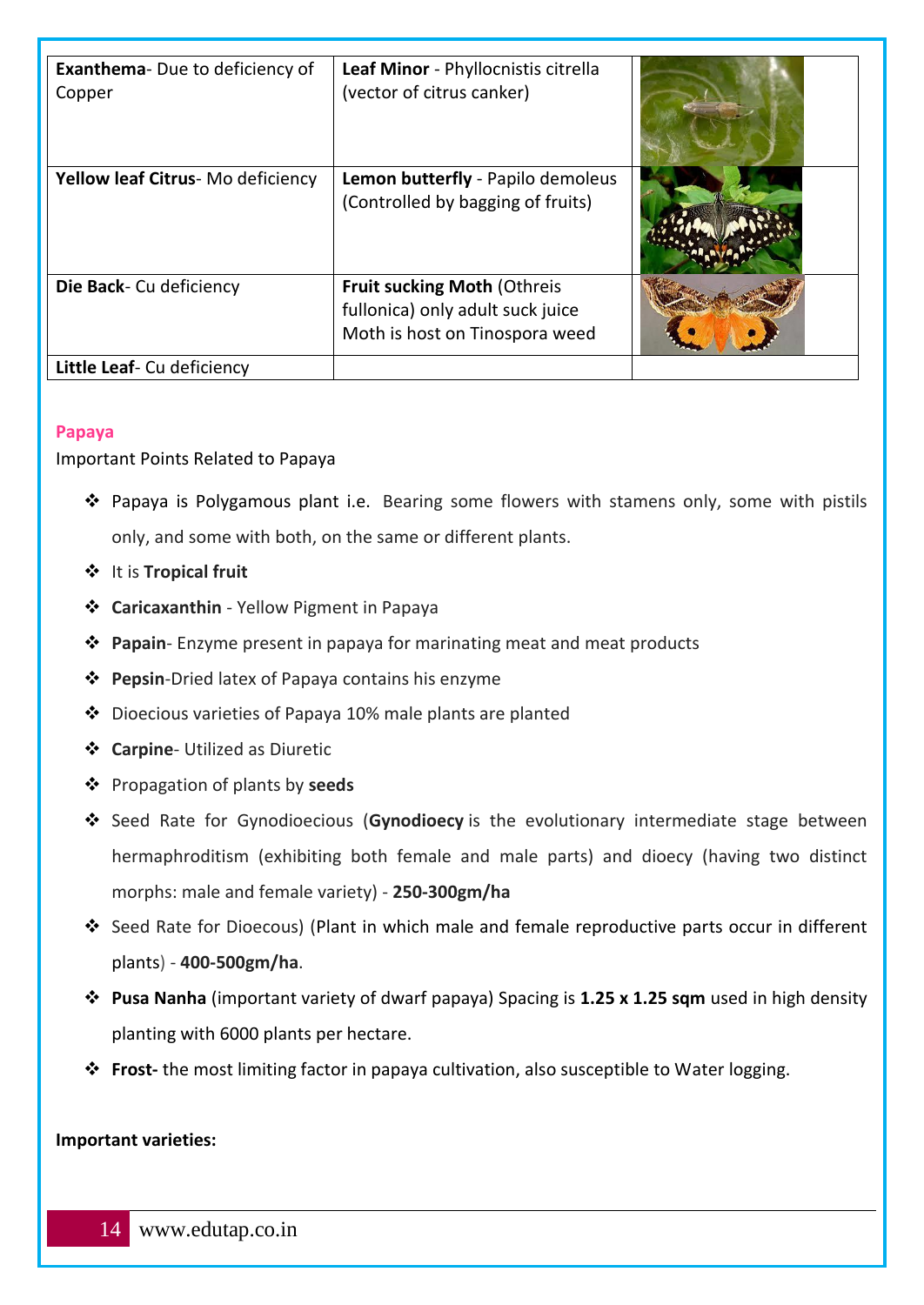| Gynodioecous                  | <b>Dioecous</b>               |
|-------------------------------|-------------------------------|
| Sunrise solo-pink flesh       | Pusa nanha                    |
| Taiwan-red flesh              | Pusa giant (used for canning) |
| Surya                         | Hatrasgold                    |
| Pusa delicious                |                               |
| Pusa majesty, coorg honey dew |                               |

#### **Disease:**

- ❖ Stem rot / Foot rot / damping off Pythium aphanidermatum
- ❖ Powdery mildew Oidium caricae
- ❖ Papaya ring spot Papaya ring spot virus
- ❖ Leaf curl Papaya leaf curl virus- Spread by whitefly Bemisia tabaci.
- ❖ Anthracnose Colletotrichum gloeosporioides
- ❖ Foot Rot of Papaya (**Pythium** aphanidermatum)

### <span id="page-14-0"></span>**Pomogranate (***Punica granatum***)**

- **Origin** Iran
- **Bahar treatment** (flower regulation) flowering season

### a) Ambe bahar (Jan-Feb)

- b) Mrig bahar (June-July)
- c) Hasta bahar (Sep-Oct)

### **Process**

- $\triangleright$  In this treatment, the irrigation is withheld 45 days prior to the flowering.
- $\triangleright$  This facilitates the shedding of leaves.
- ➢ **Spray Ethrel** 2 to 2.5ml/lit of water for leaf shedding
- $\triangleright$  The trees are then medium pruned 40-45 days after withholding irrigation.
- $\triangleright$  The recommended doses of fertilizers are applied immediately after pruning and irrigation is resumed. This leads to flowering and fruiting.
- ➢ Among three bahars, *hasta bahar is recommended* as the bacterial blight incidence will be low and fruits will be good quality and are exported.

### **Varieties**

| <b>Jalore Seedless</b> | Rajasthan                                 |
|------------------------|-------------------------------------------|
| Ganesh                 | Selection from Alandi variety, Maharastra |
| <b>Arakta</b>          | Suitable for Processing                   |
| 15.                    | www.edutap.co.in                          |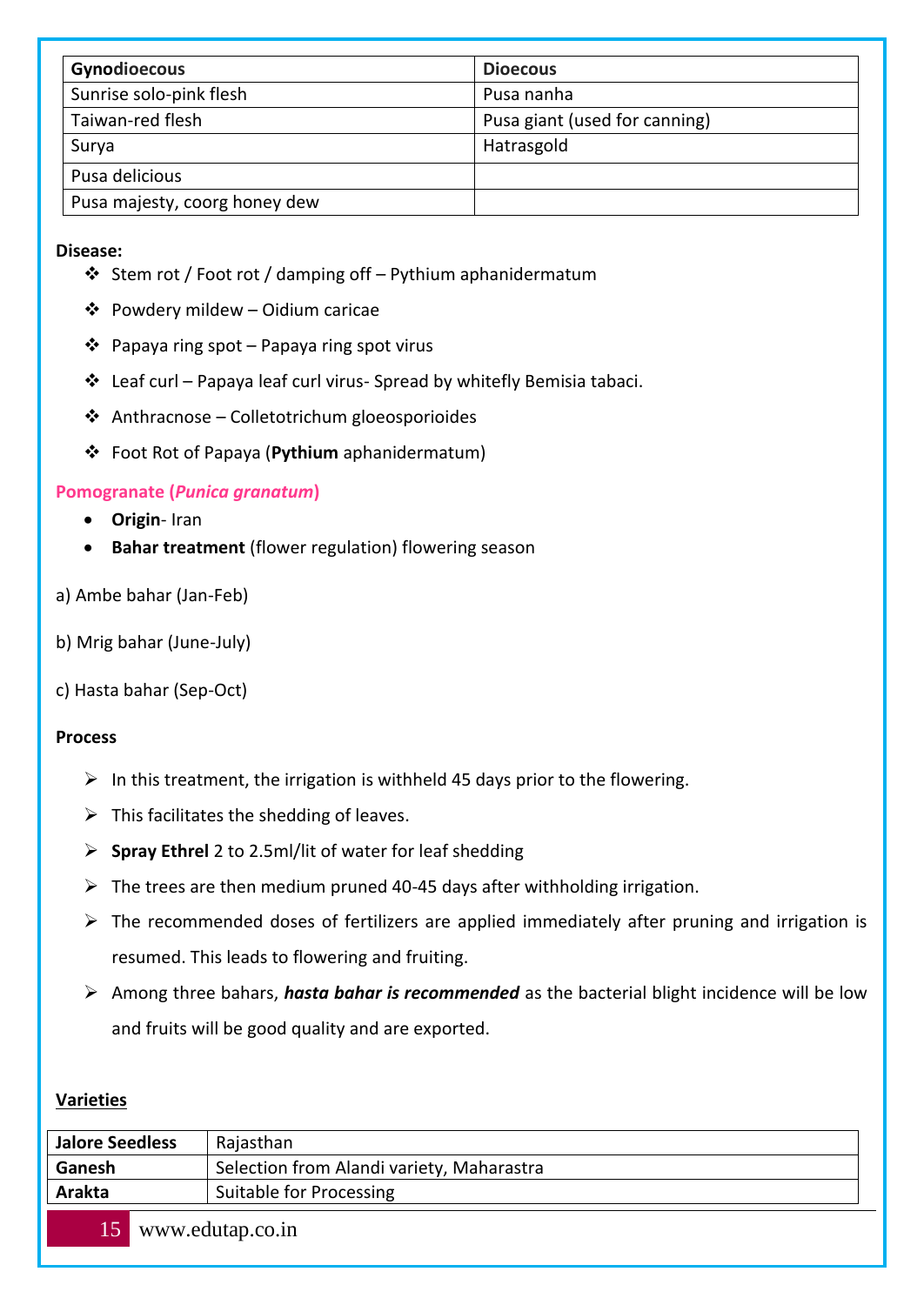| <b>Mridula</b> | Cross of Ganesh x Gul-a-Shah                                                  |
|----------------|-------------------------------------------------------------------------------|
| <b>Ruby</b>    | Hybrid of 3-way cross from IIHR Bangalore (Don't confuse with Arka ruby which |
|                | is a variety of Tomato)                                                       |
| Jyoti          | Bassein seedless x Dolka                                                      |
| <b>Dolka</b>   | Gujrat                                                                        |
| <b>Bhagwa</b>  | Also known as Sinduri due to its bright red colour. It is leading variety of  |
|                | Pomogranate                                                                   |
| Amlidana       | Ganesh x Nanha                                                                |
| Wonderful      | <b>USA</b>                                                                    |

### **Propagation**

❖ Stem cutting and Air layering (Gootee)

### **Disease**

❖ Bacterial Blight / Nodal blight/ Black spot -Caused by *Xanthomanas axonopodsi*

### **Insect-Pest**

❖ **Anar Butterfly** – *Virachola Isocrates* managed by covering fruits with butter paper.

❖ **Fruit fly**- *Batrocera zonata*

### **Physiological Disorder**

❖ **Fruit Cracking** due to Ca, B & K deficiency

### <span id="page-15-0"></span>**Grapes**

### **Important points**

- ❖ **Tartaric acid** is present in grapes
- ❖ **Bower system** training system of grapes
- ❖ **Hard wood cutting** propagation method in grapes
- ❖ **Magnesium** element that is universally deficient in grapes
- ❖ **NAA** Chemical use to reduce post-harvest food drop
- ❖ **Thompson seedless** and its clone occupies 55% area under grape cultivation

#### **Varieties**

| <b>Varieties</b>         | <b>Features</b>                                                         |
|--------------------------|-------------------------------------------------------------------------|
| <b>Thompson seedless</b> | The sultana is a "white" (pale green), oval seedless grape variety also |
|                          | called the sultanina, Thompson Seedless                                 |
| Anab-e-shahi             | A variety of grape with seeds-black colour                              |
| <b>Arka Hans</b>         | It is a cross between Bangalore Blue and Anab-e-Shahi, used for         |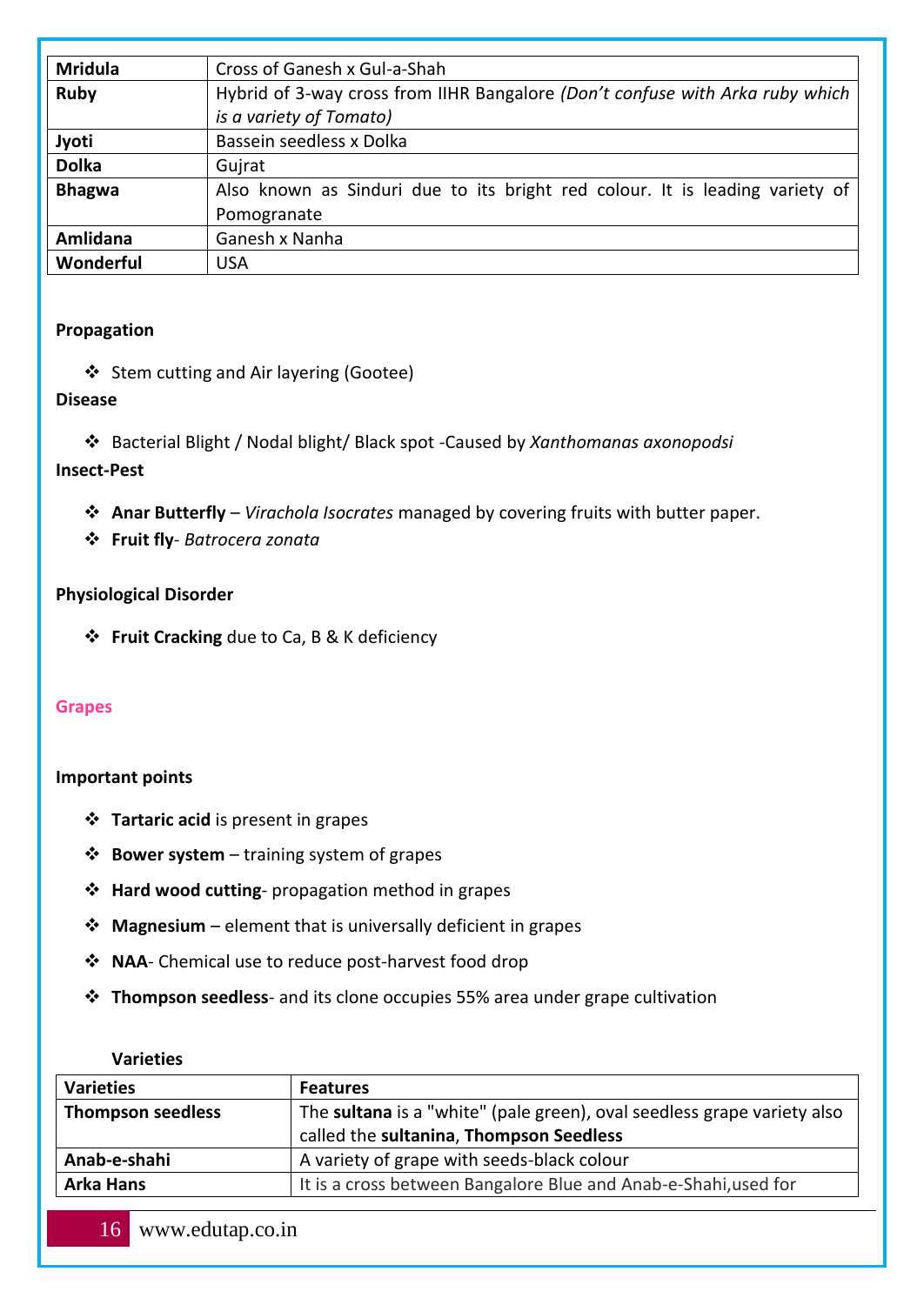|                 | making white wine                                                         |
|-----------------|---------------------------------------------------------------------------|
| Arka Kanchan    | Arka Kanchan is a cross between Anab-e-Shahi and Queen of the<br>Vineyard |
|                 |                                                                           |
| <b>Muscat</b>   | The Muscat family of grapes include over 200 grape                        |
|                 | varieties belonging to the Vitis vinifera species that have been used     |
|                 | in wine production and as raisin and table grapes                         |
| Arka trishna    | Cross between Bangalore Blue and Convent Large Black                      |
| <b>Dilkhush</b> |                                                                           |

### **The following are the examples of coloured/white seeded/seedless:**

| <b>Coloured seeded</b>   | Bangalore Blue, Gulabi (Muscat)                                   |
|--------------------------|-------------------------------------------------------------------|
|                          |                                                                   |
| <b>Coloured seedless</b> | <b>Beauty Seedless and Sharad Seedless</b>                        |
|                          |                                                                   |
| White seeded             | Anab-e-Shahi, Dilkhush (clone of Anab-e-Shahi)                    |
|                          |                                                                   |
|                          | Perlette, Pusa Seedless, Thompson Seedless, and its clones Tas-A- |
| <b>White seedless</b>    | Ganesh, Sonaka and Manik Chaman                                   |

#### **Important disease:**

- ❖ **Downy mildew** plasmophora viticola
- ❖ **Powsery mildew-** erysiphe viti

#### **Important physiological disorder:**

- ❖ **Hen and chicken disease** Boron deficiency
- ❖ **Berry drop** improper pollination
- ❖ **Pink berry**  high temperature (common in Thompson seedless)

### <span id="page-16-0"></span>**Vegetables**

### Classification of vegetables **based on their life cycle**

| Life cycle      | Example                                     |
|-----------------|---------------------------------------------|
| Annual          | Tomato, brinjal, ladyfinger                 |
| <b>Biennial</b> | Cabbage, radish, carrot, cauliflower, onion |
| Perennial       | Ginger, garlic                              |

#### <span id="page-16-1"></span>**Tomato**

#### **Important points related to tomato**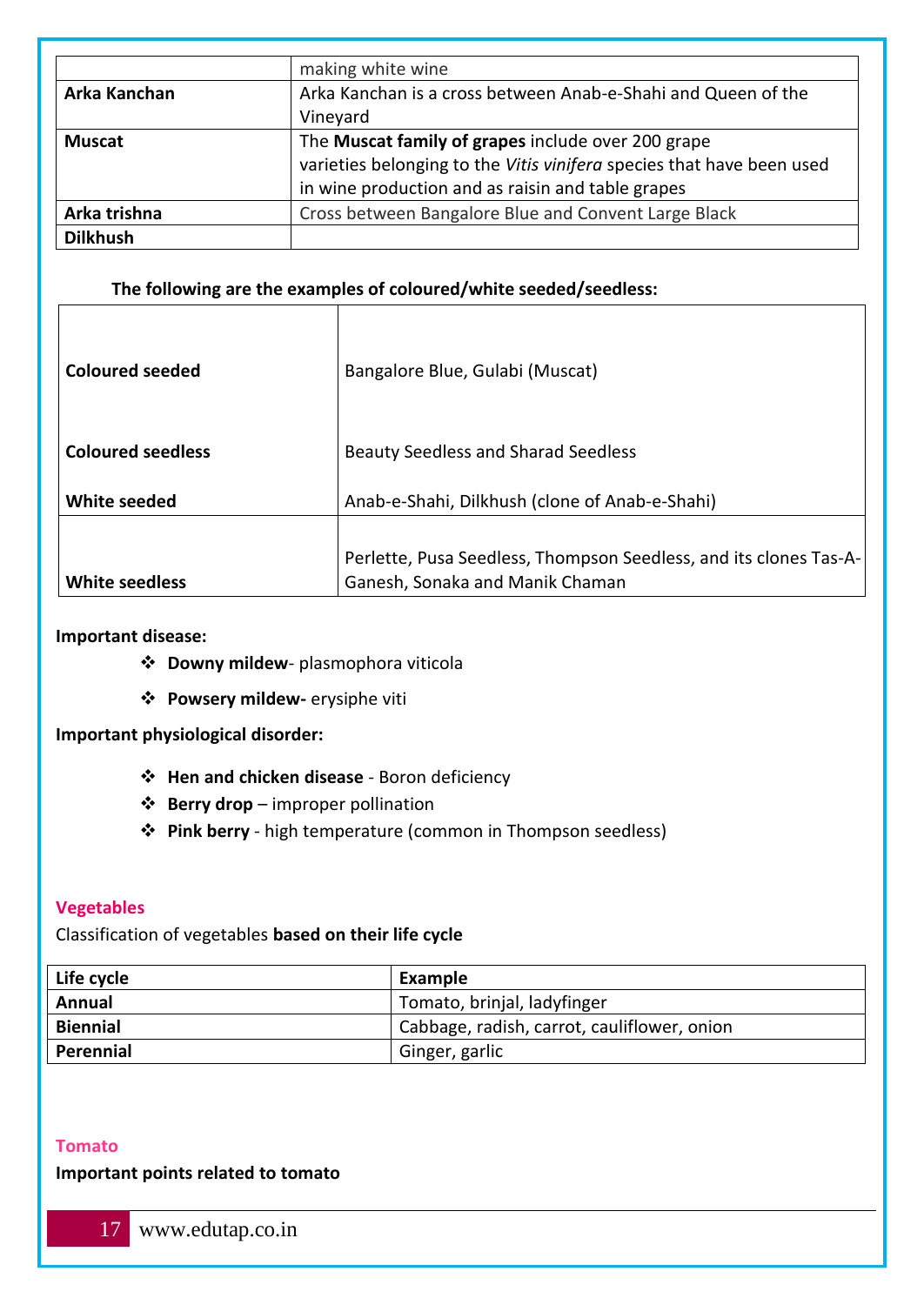- ❖ Seed rate -**350-400g/ha** for normal tomato and 100-150g/hac for hybrids
- ❖ Important varieties **pusa ruby, arka vikas, pusa Gaurav, arka vikas, pusa sheetal, roma, hisar**

### **lalit (nematode resistant)**

- ❖ **Leaf curl** diseases is transmitted by white fly (bemisia tabaci)
- ❖ Major paste of tomato is fruit borer (helicoverpa armigera)
- ❖ **Red color** in tomato is due to lycopene
- ❖ Fruit cracking in tomato is due to boron deficiency
- ❖ **Blossom end rot (BER)** is due to calcium deficiency
- ❖ Flavr savr is biotechnologically develop tomato in 1994 by calgene company

#### <span id="page-17-0"></span>**Brinjal**

| <b>Long Varieties</b> | <b>Round Varieties</b> | <b>Oval varieties</b> | <b>Hybrids</b>  |
|-----------------------|------------------------|-----------------------|-----------------|
| Pusa purple long      | Pusa Purple Round      | Arka Navneet          | Pant Rituraj    |
| Pusa purple cluster   | Pant Rituraj           | Pusa Uttam            | Pusa Bindu      |
| Azad Kranti           | Punjab Bahar           | <b>Dudhia</b>         | Pusa Upkar      |
| Arka Keshev           | Arka Kusumaker         | $BH-2(F1)$ .          | Pusa bhairav    |
| Arka Shirish          | $T-3$                  | Arka Navneet          | Arka Navneet    |
| Pusa Hybrid-5         | Pusa Purple Round      | Pusa Uttam            | Arka neelkantha |
| Arka Keshev           | Pant Rituraj           | Dudhia                | Arka Keshav     |

### ❖ Seed Rate- 200g/ha

### **Important Insect-Pest**

- ✓ **Shoot and fruit borer**: *Leucinodes orbonalis - Cause Dead Heart*
- ✓ **Hadda / spotted beetle**: *Henosepilachna dodecastigma*
- ✓ **Ash weevils**: *Myllocerus subfasciatus*
- ✓ **Brown leafhopper**: *Cestius phycitis- Vector of Little leaf of Brinjal)*

### <span id="page-17-1"></span>**Chilli**

### **Important Points**

- ❖ Seed Rate- **capsicum longum-1.0-1.5 kg/ha**, For **Capsicum annum- 250gm/ha**
- ❖ Red colour of chilli due to **Capcyanthin**
- ❖ Pungency in chilli is due to **Capsaicin**
- ❖ Major Pest iss Thrips (*Scirtothrips dorsalis*)
- ❖ Chilli mosaic virus transmitted by *Bemisia tabaci*

#### **Important Varieties**

18 www.edutap.co.in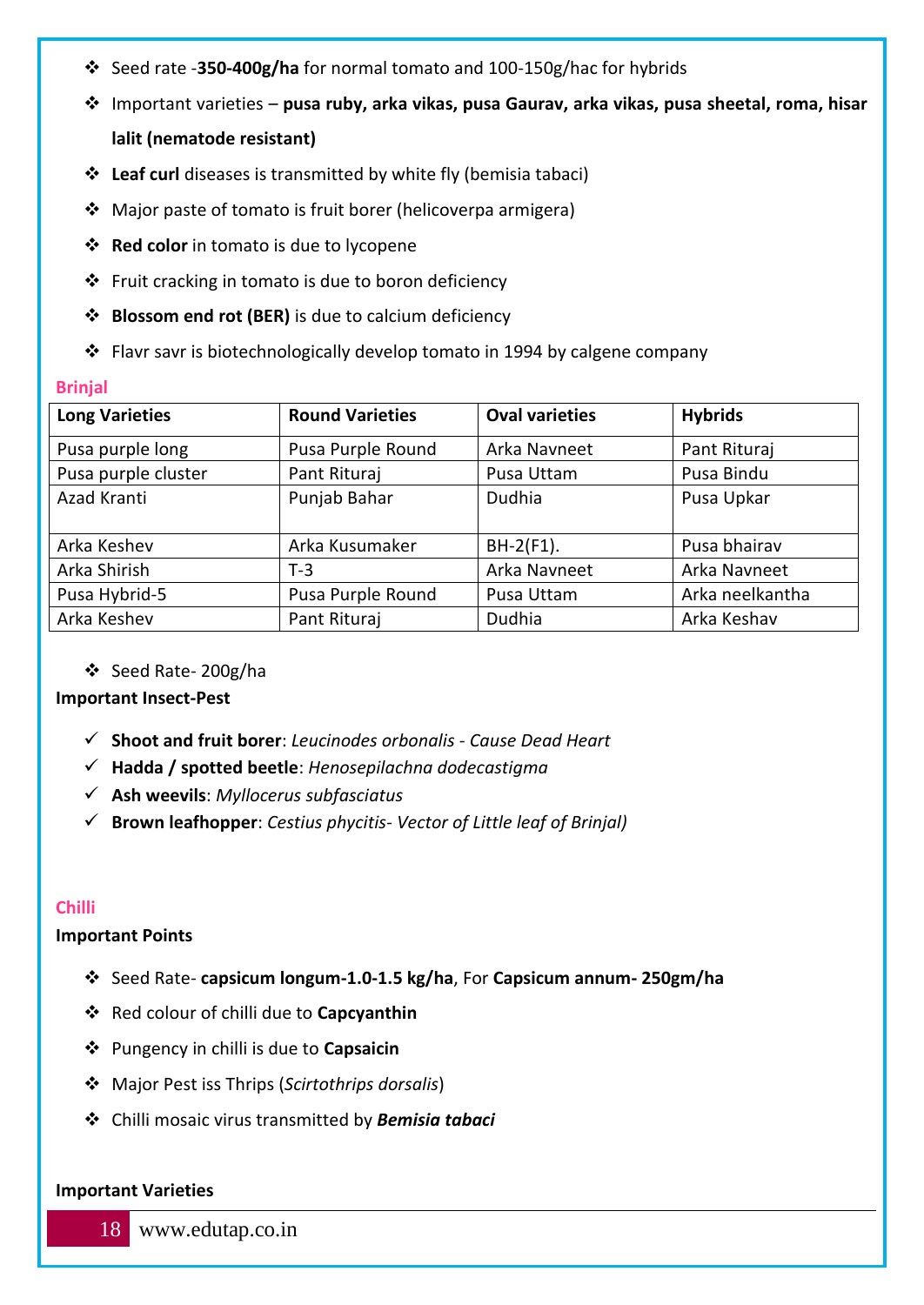| <b>Long Pungent</b> | <b>Local Varieties</b> | <b>Vegetable Varieties</b> | <b>Hybrid Varieties</b> |
|---------------------|------------------------|----------------------------|-------------------------|
| Pusa jwala          | Bayadgi chilli         | California woder           | $Hvb-5-1-52$            |
| Sankeshwari         | Walha                  | Arka mohini                | Hyb-17-1-1              |
| <b>NP-46A</b>       | Malkapuri              | Arka gaurav                |                         |
| Bhaskar             |                        | Yolo wonder                |                         |
| Arka lohit          |                        |                            |                         |

### <span id="page-18-0"></span>**Okra (Bhindi)**

#### **Important Points Related to Okra**

- ❖ Seed Rate- Varieties- 8kg/ha, Hybrid- **2.5 kg/ha**
- ❖ Spacing- **45cm x 30 cm**

#### **Important Diseases, Insect and Pest**

#### **Yellow vein mosaic virus**

- ❖ Spray systemic insecticides like Methyl demeton or Dimethoate @ 2 ml / l to kill the insect vector, whitefly.
- ❖ Mylabris pustulata is pest of okra
- ❖ Yield **12-15 kg/ha**
- ❖ **Important Varieties**

| Pusa sawani                          |
|--------------------------------------|
| Varsha Uphar- White fly resistant    |
| Pusa Makmali                         |
| Arka Anamika                         |
| Prabhani Kranti- White fly resistant |
| Pujab Padmini, Arka Abhey            |

#### <span id="page-18-1"></span>**Cole Crops**

Cruciferous vegetables are vegetables of the family Brassicaceae also commonly called as cole crops.

#### **Important points related to cole crops**

- ❖ All cole crops are Protogynous (it can change from female to male)
- ❖ DBM-Diamond Black Moth (Plutella xylostella) is major pest of cole crop, particularly in Cabbage
	- 19 www.edutap.co.in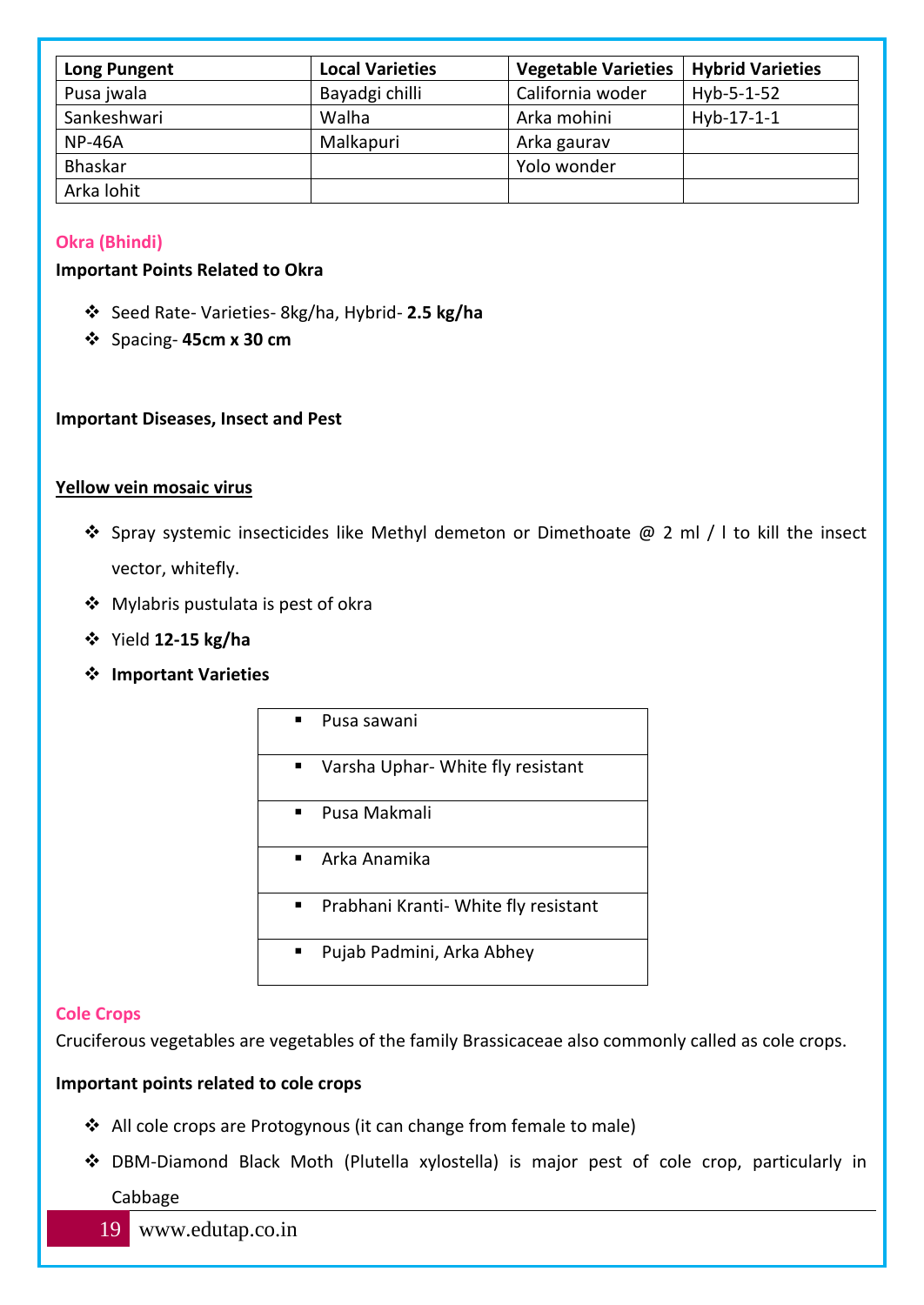- ❖ Club rot of Cauliflower is due to *Plasmodiphora brassicae (*@ Ph 5.7 club rot is 100%)
- ❖ Self- Incompatibility (Self-incompatibility (SI) is a general name for several genetic mechanisms in angiosperms, which prevent self-fertilization and thus encourage outcrossing and allogamy**)** is most common in Cruciferae Family
- ❖ Characteristics flavor of cole crops is due to **Di methyl tri sulphate**
- ❖ White rust is common in Crucifers caused by *Albugo Candida*
- ❖ *Curd rot/soft rot of cole crops is due to Erwinia carotovera*
- ❖ *Plusia orichalcea -* Cabbage semi looper

| Cabbage                                           | <b>Cauliflower</b>                                |  |  |
|---------------------------------------------------|---------------------------------------------------|--|--|
| ❖ Seed rate- 500-750 gm                           | ❖ Seed rate-450-700gm                             |  |  |
| ❖ Eatable part-Head                               | ❖ Eatable part- Curd                              |  |  |
| ❖ Anti-cancer compound-Indole 3 carbinol          | ❖ Scooping- Removal of Central portion            |  |  |
|                                                   | of curd for earlier initiation of flower          |  |  |
|                                                   | stalk in cauliflower                              |  |  |
| <b>Early varieties:</b>                           | <b>Early Varieties</b>                            |  |  |
| ❖ Golden Acre:                                    | ❖ Pusa early synthetic                            |  |  |
| It has compact and round head.                    | ❖ Pusa deepali                                    |  |  |
| ❖ Pride of India:                                 | ❖ Pusa katki                                      |  |  |
| It is one week late than Golden Acre. Head weight | ❖ Pusa sharad                                     |  |  |
| is $1$ to $2$ kg.                                 | ❖ Late Vriety                                     |  |  |
| ❖ Copenhagen Market                               | ❖ Pusa snow ball<br>Self-                         |  |  |
| It is late by one week than Pride of India.       | ❖ Pusa himmjyoti<br>Blanched                      |  |  |
| <b>Late varieties:</b><br>❖                       | Variety                                           |  |  |
| ❖ Pusa Drumhead                                   |                                                   |  |  |
| ❖ Hybrid                                          | <b>Blanching</b> - Retaining white colour of curd |  |  |
| Hari rani, Kaveri etc<br>❖                        | not becoming yellow                               |  |  |

### ❖ **Popular Disorders in Cauliflower**

| <b>Buttoning-Small curd</b>             | Nitrogen Deficiency                   |
|-----------------------------------------|---------------------------------------|
| Hollow stem and curd                    | Excess Nitrogen                       |
| Whiptail                                | Mo deficiency                         |
| Riceyness - Velvety appearance of curds | Heavy Humidity, Nitrogen, temperature |